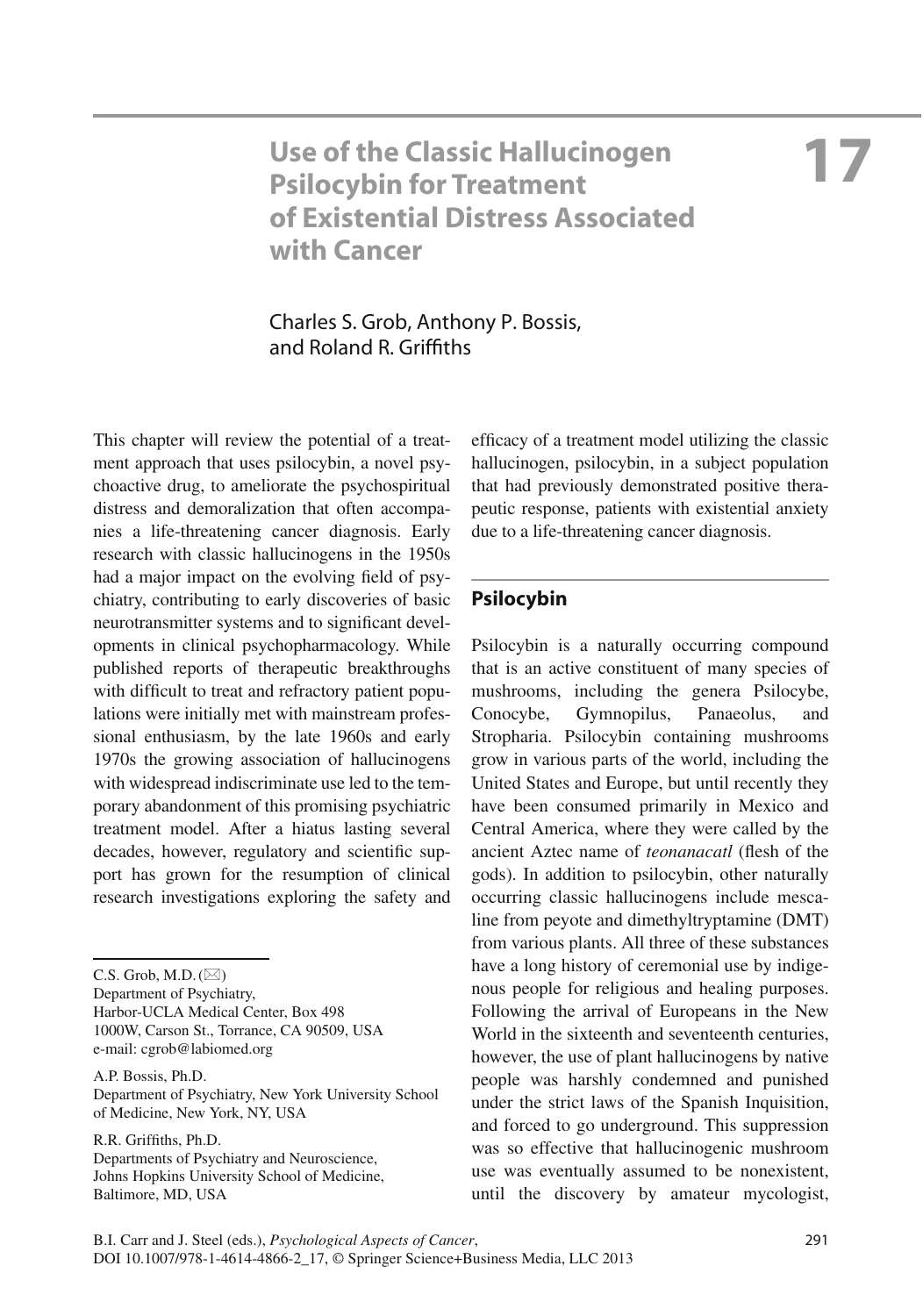R. Gordon Wasson, of their extant ceremonial use by indigenous Mazatec people of Oaxaca, in the central Mexican highlands. Invited to participate in a healing ritual using mushrooms as a psychoactive sacrament, Wasson published his observations in the popular American press in 1957, catalyzing both popular and professional interest [65, [85](#page-16-1)]. Subsequently, the eminent Swiss natural products chemist, Albert Hofmann, succeeded in isolating the active tryptamine alkaloid, psilocybin, from samples of the hallucinogenic mushrooms from Mexico sent to him by Wasson.

Psilocybin is 4-phosphoryloxy-*N*,*N*-dimethyltryptamine and possesses a chemical structure similar to the neurotransmitter serotonin (5-hydroxytryptamine). Psilocybin is rapidly metabolized to psilocin, which is a highly potent agonist at serotonin 5-HT-2A and 5-HT-2C receptors  $[79, 80]$  $[79, 80]$  $[79, 80]$ . Research suggests that the primary site of action for the psychoactive effects of psilocybin is the  $5$ -HT-2A receptor  $[73, 98]$ . During the 1960s psilocybin was subjected to psychopharmacological investigation, and found to be active orally at around 10 mg, with stronger effects at higher doses, and to have a 4–6-h duration of experience. Psilocybin was also determined to be thirty times stronger than mescaline and approximately 1/100–150 as potent as lysergic acid diethylamide (LSD) [44]. Compared to LSD, psilocybin was considered to be more strongly visual, less emotionally intense, more euphoric, and with fewer panic reactions and less likelihood of inducing paranoia [78]. Similar to other classic hallucinogens, psilocybin was observed to produce an altered state of consciousness that was characterized by changes in perception, cognition, and mood in the presence of an otherwise clear sensorium, along with visual illusions and internal visionary experience (though rarely frank hallucinations), states of ecstasy, dissolution of ego boundaries, and the experience of union with others and with the natural world.

 In the late 1990s, psilocybin was subjected to renewed examination by contemporary investigators, including Franz Vollenweider and colleagues at the Heffter Research Center and the University of Zurich, in Switzerland. Careful medical and laboratory evaluations conducted there identified a relatively safe physiological range of action in normal volunteer subjects [36, 94]. Positron emission tomographic (PET) studies also demonstrated that psilocybin induces a global increase in cerebral metabolic rate of glucose, most markedly in the frontomedial and frontolateral cortex, anterior cingulate and temporomedial cortext [97]. In another recent study, at the University of Arizona, Francisco Moreno examined the use of psilocybin in the treatment of severe, refractory obsessive-compulsive disorder, observing that psilocybin appeared to be safe, well tolerated, and capable of inducing "robust acute reductions" in OCD symptoms [67]. Further investigations of psilocybin in normal volunteers were conducted at the Johns Hopkins University exploring the emergence of psychospiritual states of consciousness following psilocybin administration  $\begin{bmatrix} 30 \end{bmatrix}$  (see section below). The Johns Hopkins group also published a set of recommended guidelines for safe conduct of high-dose research with classic hallucinogens [47].

## **Psychiatric Research with Classic Hallucinogens: Historical Perspective**

 Hallucinogens consist of a diverse group of biologically active compounds. Hallucinogens in plant form are thought to have been utilized by prehistoric and early civilizations as essential features of their religious, initiation, and healing rituals. Ethnobotanists have catalogued more than one hundred species of plant hallucinogens, the majority in the Western hemisphere, where they played a vital role within indigenous ceremonial practices  $[91]$ . In the late nineteenth Century, interest in psychoactive plants was catalyzed by discoveries of anthropologists studying native people around the world, who shipped specimens to leading European pharmacologists of that era, including Arthur Heffter and Louis Lewin, who succeeded, respectively, in isolating mescaline from the southwest American cactus peyote, *Lophophora williamsii* , and harmine from *banisteriopsis caapi* , one of the plants brewed to create the Amazonian plant hallucinogen decoction, ayahuasca.

 The classic hallucinogens can be divided structurally into two classes of alkaloids: the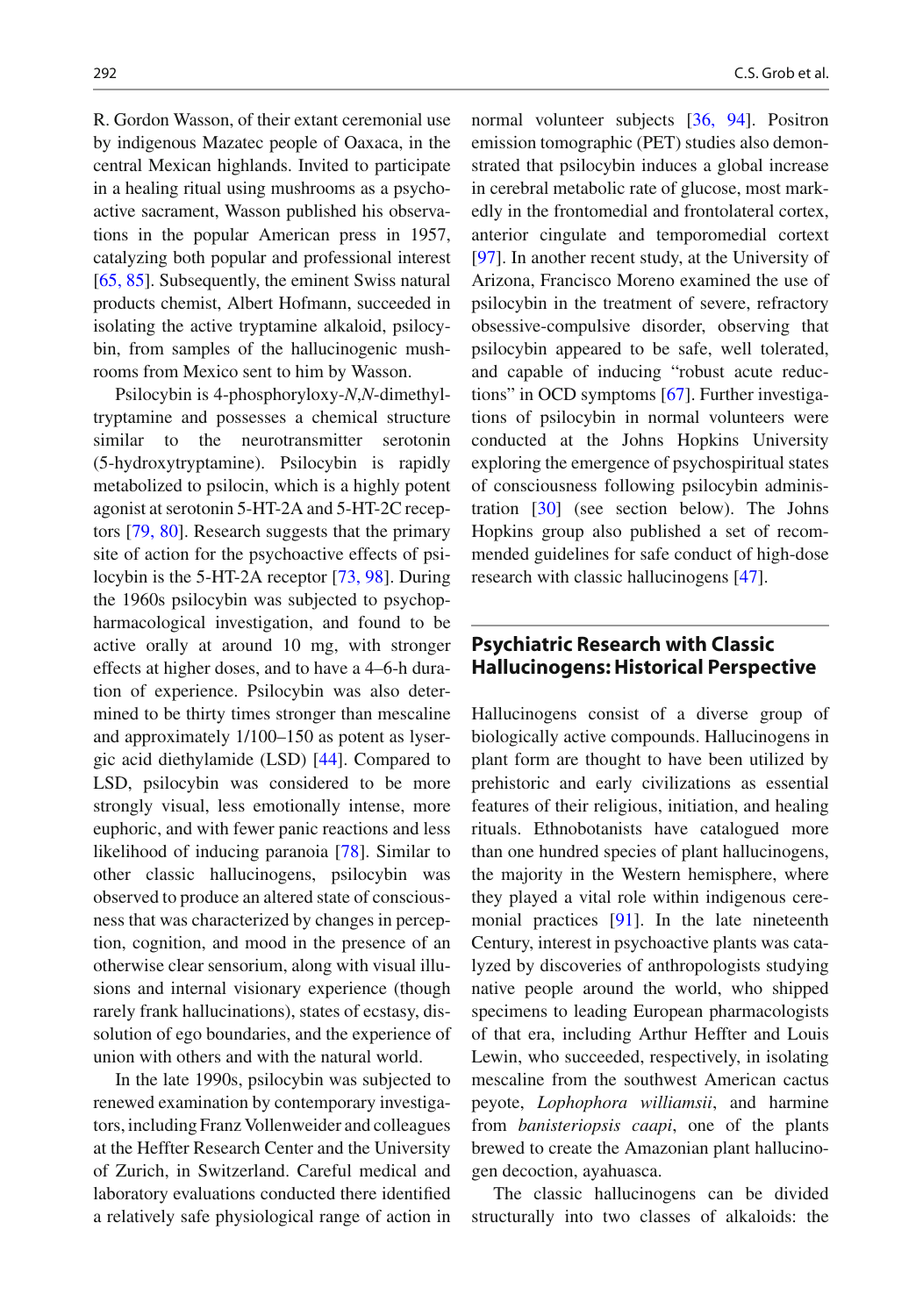tryptamines, including psilocin and psilocybin (constituents of Psilocybe and several other mushroom genera), DMT (constituent of the plant admixture ayahuasca and other hallucinogenic preparations), and  $D$ -LSD, and the phenethylamines, including mescaline (constituent of peyote) and various synthetic compounds. The primary pharmacological effects of these substances are mediated at  $5-HT<sub>2A</sub>$  receptors where they function as agonists. The first classic hallucinogen to be characterized pharmacologically was mescaline, which was discovered in 1896 and synthesized de novo in the laboratory in 1919 [45]. While some attention was given in the early twentieth Century to potential medicinal applications of hallucinogens and there were preliminary efforts to formally classify and analyze visions induced by alkaloids discovered in particular plants  $[1, 55]$  $[1, 55]$  $[1, 55]$ , widespread medical and psychiatric interest did not emerge until the mid-twentieth Century, following Albert Hofmann's serendipitous discovery of LSD at the Sandoz Laboratories in Basel, Switzerland, in  $1943$   $[40]$ .

 From the 1950s, when formal study of the range of effect of hallucinogens and their potential in treatment models was initiated, until the early 1970s, when cultural and political turmoil led to the termination of studies, over 1,000 clinical and research reports were published in the medical and psychiatric literature describing the response to hallucinogen administration of approximately 40,000 research subjects and patients [33]. While initial research focused on the presumed capacity of hallucinogens to induce psychotic-like experience, interest in this psychotomimetic model waned  $[2, 32]$ . By the late 1950s and into the 1960s, however, significant new research activity was catalyzed by studying potential treatment applications of hallucinogens, most notably for several notoriously difficultto-treat clinical conditions, including alcoholism, drug addiction, obsessive-compulsive disorder, chronic post-traumatic stress disorder, antisocial disorder, infantile autism, and the overwhelming existential anxiety often experienced in the presence of terminal cancer. Two discrete treatment models were proposed, involving the administration of lower versus higher dosages of hallucinogens and the application of different theoretical

mechanisms of action for their observed therapeutic effect. The initial treatment structure investigated, the psycholytic model, called for the administration of relatively low dosages of hallucinogens, with the postulated goal of facilitating the release of repressed psychic material, particularly in anxiety states and obsessional neuroses. Using this approach, some clinicians claimed to have achieved breakthroughs in reducing the duration and improving the outcome of psychotherapeutic treatment, presumably by facilitating ego regression, uncovering early childhood memories, and inducing an affective release  $[10]$ .

 As investigators began to explore the effects of higher dosages of hallucinogens on clinical subjects and patients, however, they began to appreciate that hallucinogens were capable of occasioning entirely new and novel dimensions of consciousness. Humphrey Osmond, a Canadian alcoholism researcher, noted that this high-dose hallucinogen, or *psyche-delic* (translated from the ancient Greek as "mind revealing") treatment model, appeared to free up the mind from its habitual moorings and allow it to access states of consciousness resembling spontaneous psychospiritual epiphanies. Osmond observed that even after the effects of the administered drug had worn off, individuals were still left with a deeply positive and therapeutic impact from having had a mystical level transcendent experience [74]. With certain conditions in particular, including alcoholism and other addictive disorders, the mysticomimetic capacity of the hallucinogen experience often appeared to have induced remissions from intractable psychological conditions to a greater degree unique than conventional treatment modalities. While the low-dose psycholytic model usually involved active discourse between patient and psychotherapist in the service of analyzing underlying neurotic complexes, the high-dose psychedelic model involved the development of an alternative treatment structure, with the subject lying down, wearing eyeshades and listening to preselected music throughout much of the session. During the session, the patient was encouraged to go deeply into the experience, with the facilitator maintaining an active presence but generally not engaging in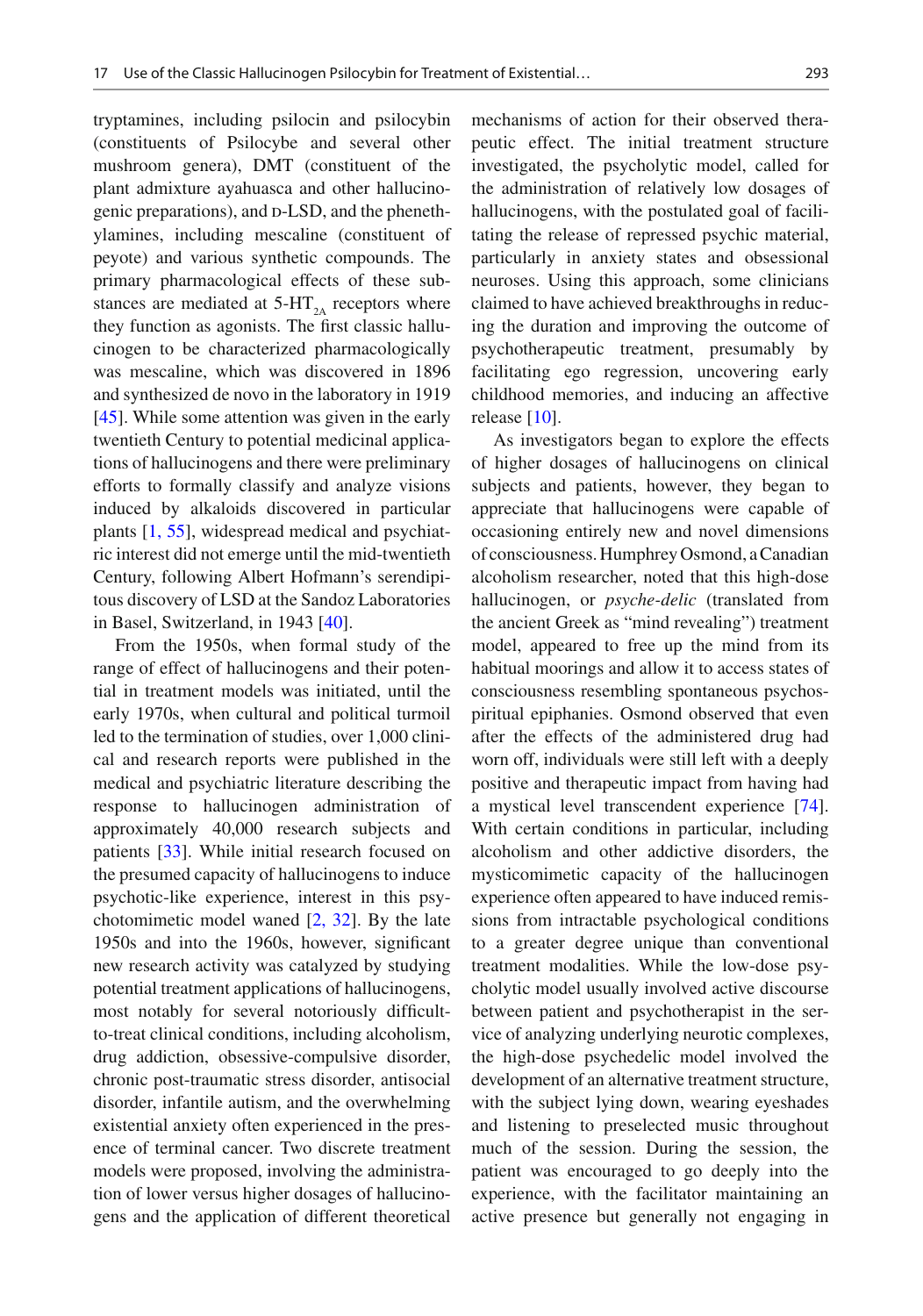verbal dialogue until the concluding phase of the treatment session.

 One patient population that demonstrated positive response to the hallucinogen treatment model were individuals with advanced cancer with overwhelming anxiety in reaction to their terminal illness. Beginning with the observations of internal medicine investigators in the late 1950s at the Chicago Medical School [51, [52](#page-15-10)] and UCLA  $[15]$ , and extending by the mid 1960s to psychiatrists and psychologists at the University of Maryland  $[35, 77, 84]$  $[35, 77, 84]$  $[35, 77, 84]$  $[35, 77, 84]$  and UCLA  $[23]$ , a growing consensus within the field of hallucinogen investigations was achieved that patients with advanced-stage cancer treated with this novel approach frequently sustained significant improvements of their psychospiritual status. Moving accounts were reported of patient experiences, including reduced physical pain and lessened need for narcotic medication, improved quality of life, and greater acceptance of the inevitable and in some cases imminent end of their lives. Of particular interest, the most positive therapeutic outcomes, reflected in lowered anxiety, demoralization, and fear of death, and in improved mood and quality of meaningful interpersonal relations, were in patients who during the course of what was often their only hallucinogen treatment session experienced a deeply felt mystical state of consciousness. Unfortunately, these promising observations were terminated prematurely, largely in response to public and political concern about the misuse of these compounds in the 1960s.

## **Contemporary Psilocybin Research in Patients with Life-Threatening Cancer**

 Following decades of inactivity, it has been possible in recent years to obtain the regulatory approval and funding necessary to resurrect this long neglected treatment model. While improvements in caring for patients at the end of life have occurred in the intervening years, including the development of the hospice movement and the field of palliative medicine, it is still clear that even with these innovative approaches many individuals still go through the final phase of their life with high levels of anxiety, depression, and demoralization. Given the pressing need for more effective therapeutic interventions in individuals struggling with cancer and reactive existential crisis, along with the promising preliminary findings of the hallucinogen treatment model from the previous generation of research in patients with terminal medical illness, it is not surprising that this has become a prominent focus for current research efforts as well. Indeed, in recent years three investigations have been approved in the United States that have examined the use of psilocybin treatment for anxiety and demoralization in patients with a life-threatening cancer diagnosis—at Harbor-UCLA Medical Center, Johns Hopkins University, and New York University.

 In 2004 the Harbor-UCLA psilocybin treatment protocol for anxiety in patients with advanced cancer was initiated. A total of 12 patients were recruited for a double-blind, placebo-controlled investigation, using a moderate dose (0.2 mg/kg) of psilocybin. All patients were screened to meet inclusion and exclusion criteria, which included a diagnosis of advanced-stage cancer but still functional enough to undergo full screening, preparation for the psilocybin sessions, and participation in two all-day sessions spaced several weeks apart, one active drug and the other placebo. Support with integration of the experience and collection of follow-up reports and quantitative data analyses continued with each patient for at least 6 months. Recruitment for all patients into the study, their participation in both psilocybin and placebo treatment sessions, and collection of data concluded in early 2008. At the time of the writing of this chapter, in 2011, 11 of the 12 participants have died.

 The report describing the rationale for the investigation, methodology employed, and findings up to 6 months after treatment was published in the *Archives of General Psychiatry* [34]. All patients tolerated the psilocybin experience well, and there were no medical or psychological crises. Repeated administration of quantitative rating scales revealed improved mood and lessened anxiety, reaching significance at some monthly data collection points. Overall, patients reported their participation in the psilocybin treatment as having been a very valuable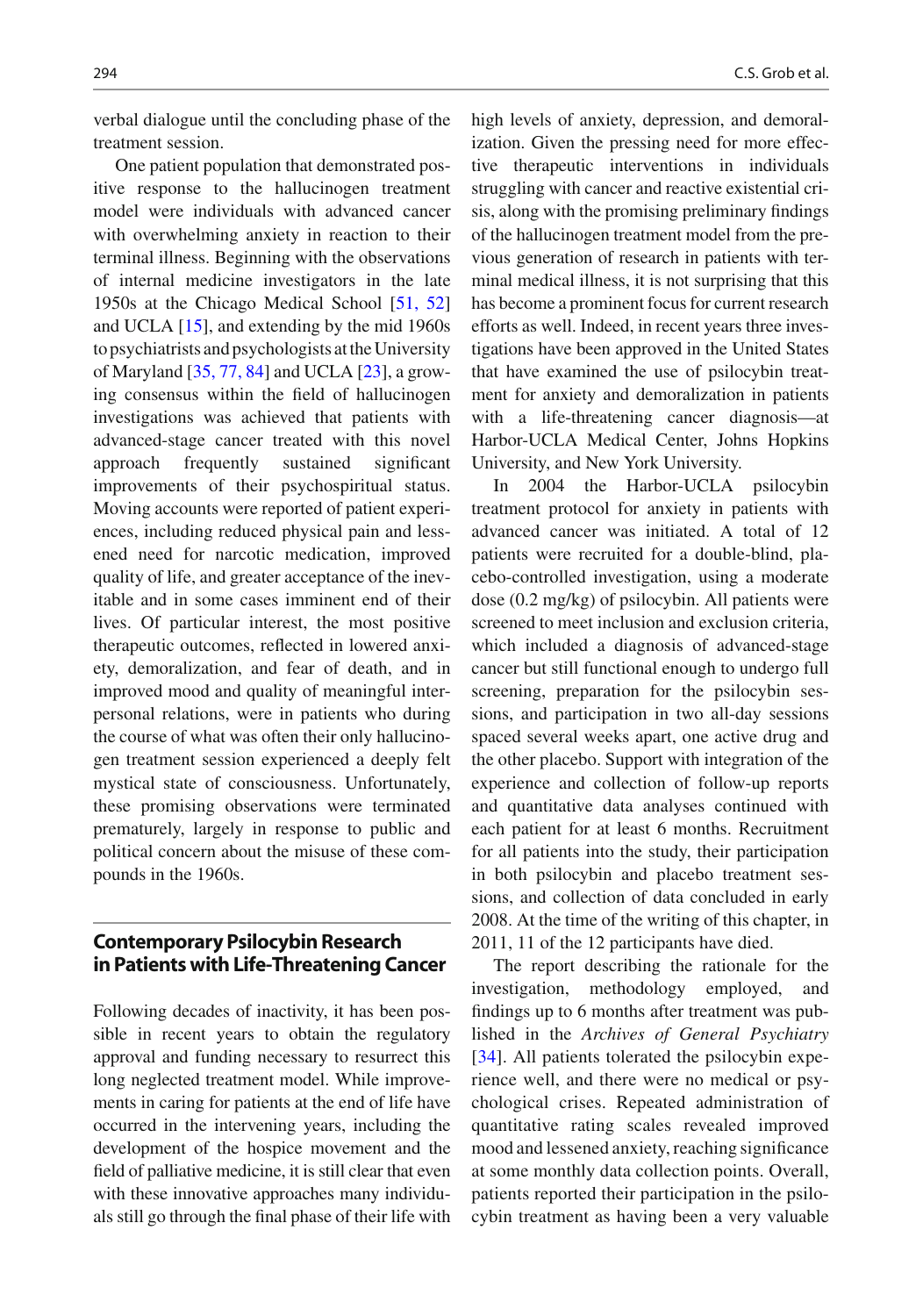experience, allowing them to improve their quality of life and augmenting their capacity to withstand the psychological stressors of their medical condition. While the Harbor-UCLA research investi-



gation has been completed, both the Johns Hopkins and NYU projects are currently ongoing. The Johns Hopkins and NYU studies, initiated in 2006 and 2009, respectively, both approved to use a significantly higher dose than the Harbor-UCLA protocol, which will likely allow for more exploration of the psychospiritual dimension of the experience. These studies also offer more flexibility for subject inclusion, and allow for the entry of early-stage cancers that are nonetheless considered potentially life threatening. It is strongly hoped that additional research groups will also initiate treatment protocols exploring the utility of the psilocybin treatment model with medical patients encountering existential crisis and demoralization at the end of life.

 Comments from Annie L, a 53-year-old woman with a diagnosis of metastatic ovarian cancer, 6 months after her participation in a Harbor-UCLA psilocybin cancer-anxiety study:

 "I had lost my faith because of anxiety, and I was just terrified. I was so anxious that it was hard to think about anything else. I didn't think I was so worried about death as I was about the process of dying. About suffering and being in pain and having all kinds of medical procedures. I was becoming so irritable with my husband. I was just so anxious… My intention (for participation in the study) was to be able to control my anxiety so I could enjoy the rest of my life. I was not enjoying my life at all.

 As soon as it (the psilocybin) started working I knew I had nothing to be afraid of… It connected me with the universe… It was very gentle… And there were people (the treatment team) right there if I got upset… Everything looked absolutely beautiful. I didn't see things that weren't there. With my eyes closed I saw patterns, and visions and faces. I thought about being involved with people I loved, things I would do with people I knew, things I would tell them… I had an amazing spiritual experience. It re-connected me to the universe.

 Comments from her husband 4 months after her death:

 "Annie's mood remained greatly improved for some time after the treatment. She also had much less anxiety, and her fear of getting sicker and her fear of the dying process also diminished a great deal. Beyond that, she and I got along much better after her psilocybin treatment … I have no doubt that the treatment Annie went through was of great value to her …"

# **Overview and Prevalence of Emotional Distress in Advanced Cancer**

 For many cancer patients, the advanced stage of illness is fraught with a significant degree of emotional suffering. As the illness trajectory progresses from diagnosis through medical treatment and eventually to the prospect of dying, the patient may be faced with considerable psychological distress and despair. In recent years, there has been a growing focus on the prevalence and clinical treatment of psychological distress in patients with advanced cancer that are facing the end of life  $[20, 48, 50, 57, 86]$  $[20, 48, 50, 57, 86]$  $[20, 48, 50, 57, 86]$  $[20, 48, 50, 57, 86]$  $[20, 48, 50, 57, 86]$  $[20, 48, 50, 57, 86]$ . Emotional suffering in advanced illness has been characterized as "severe distress associated with events that threaten the intactness of the person"  $([9]$ , p. 640).

 The occurrence of psychological distress in cancer patients has been well documented with the highest prevalence rates among advanced cancer and end-of-life patients. While some cancer patients may cope effectively with the challenges of the disease, others experience a broad range of psychological stressors and symptoms. The prevalence of psychiatric disorders in cancer patients has been reported at approximately 50 %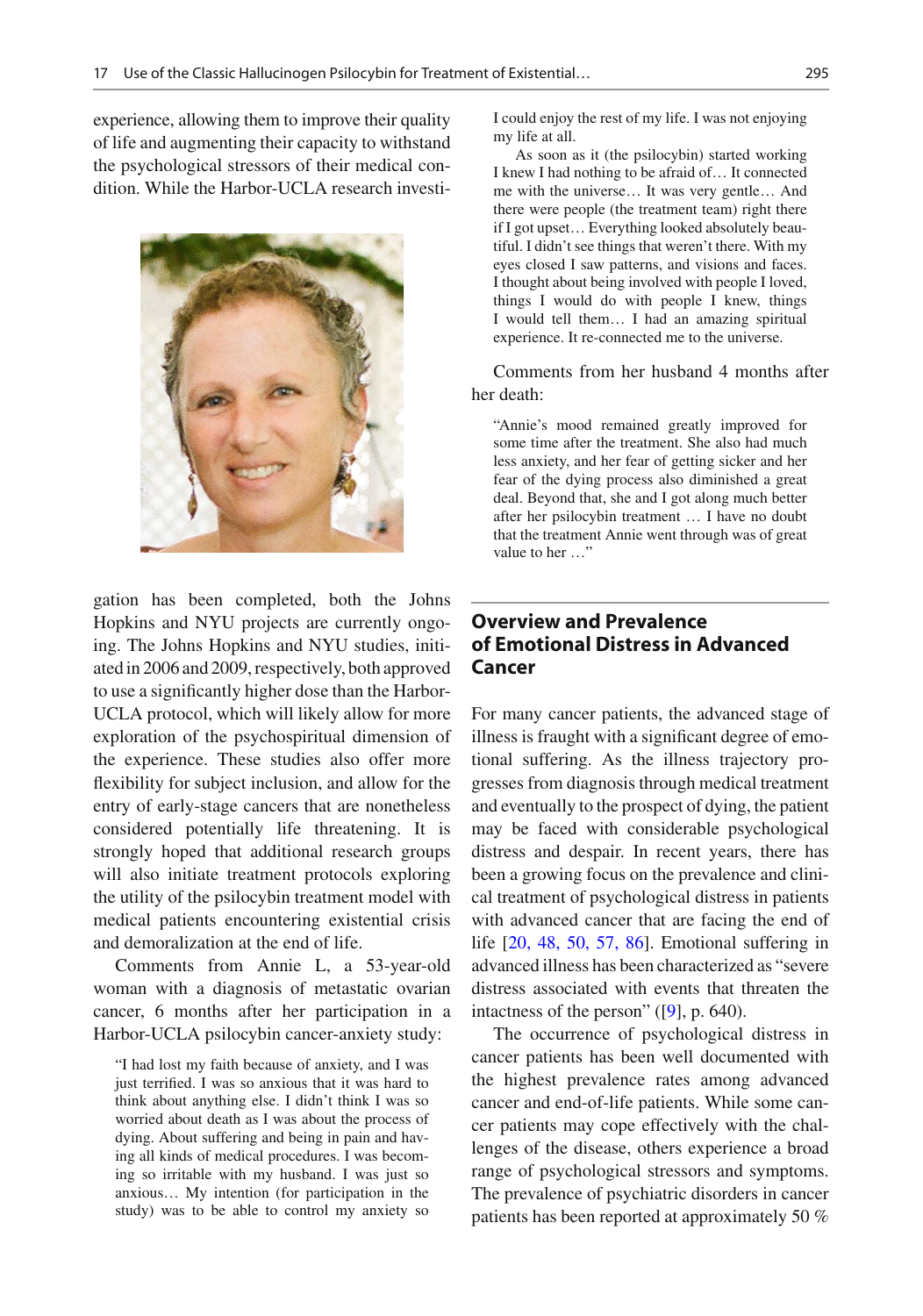$[17, 61, 71]$  $[17, 61, 71]$  $[17, 61, 71]$  $[17, 61, 71]$  with the presence of any depressive or anxiety disorder at 24  $%$  [102]. The prevalence of major depression has been reported at 15 %  $[41, 42, 101]$  $[41, 42, 101]$  $[41, 42, 101]$  $[41, 42, 101]$  with a range of all depressive disorders in cancer patients at 20  $[102]$  to 26 %  $[19, 27]$ . Anxiety spectrum disorders have been documented at  $14\%$  [102] with the prevalence of any anxiety symptoms at 21  $%$  [17]. The prevalence of suicide in advanced and end-stage cancer is twice as high as that found in the general population  $[11]$  and an increased desire for hastened death in terminal patients has been established [5]. Kelly and colleagues  $[53]$  found that 22 % of advanced cancer patients had a desire for hastened death.

## **Focus on Spiritual and Existential Distress in Palliative Care**

 With a growing awareness of emotional suffering at the end of life, palliative care has increasingly focused on the specific domain of spiritual and existential distress as a significant component of quality of life in cancer and end-of-life cancer patients  $[16, 20, 66, 70, 88]$  $[16, 20, 66, 70, 88]$  $[16, 20, 66, 70, 88]$  $[16, 20, 66, 70, 88]$  $[16, 20, 66, 70, 88]$ . In palliative care, outcomes are no longer focused solely on biomedical or physical measures such as tumor or disease progression, but have expanded to include quality of life, now considered a central focus. Spiritual and existential factors are currently regarded as determinants of quality of life in advanced cancer and end-of-life patients. Distress in cancer and palliative care patients is viewed as a "multifactorial unpleasant emotional experience of a psychological, social, and/or spiritual nature" that impacts patients' capacity to effectively cope with the myriad challenges of cancer [71].

 Existential or spiritual pain of terminal cancer patients has been defined as "the extinction of the being and meaning of the self due to the approach of death. It can be explained as meaninglessness of life, loss of identity, and worthlessness of living that are derived from deprivation of the future, others, and autonomy of people as beings founded on temporality, beings in relationship, and beings with autonomy"  $[69]$ . An individual's search for spiritual and existential meaning is frequently triggered by a diagnosis of cancer.

 The alleviation of spiritual and existential distress is a primary objective of palliative and endof-life care. A report by the Institute of Medicine listed spiritual well-being as an essential influence on quality of life and one of the six domains of quality supportive care of the dying  $[22]$ . Similarly, a report by the Consensus Conference in association with the National Consensus Project for Quality Palliative Care identified spiritual and existential issues as two of the eight core essential domains of quality palliative care  $[81]$ . The World Health Organization describes palliative care as "an approach that improves the quality of life of patients and their families facing the problems associated with life-threatening illness, through the prevention and relief of suffering by means of early identification and impeccable assessment and treatment of pain and other problems, physical, psychosocial and spiritual" [103].

#### **Religion vs. Spirituality**

 Despite the overlap and ambiguity that have existed between the concepts of religion and spirituality, a consensus in the research literature has begun to emerge regarding the distinction between these two research constructs. Religion has been defined as structured belief systems that address universal questions and may provide a framework for making sense of ultimate questions of meaning and for expressing spirituality [93]. Spirituality tends to be a broader, more inclusive category than religion. It can be defined as "that which allows a person to experience transcendent meaning in life" [82] and "a personal search for meaning and purpose in life, which may or may not be related to religion" [95].

 Whereas religion may be commonly viewed as a structured framework of beliefs and rituals that may include an expression of spirituality, spirituality may be experienced without the context of an organized religious system as a search for transcendence, meaning, and connection to ultimate meaning, nature, or to how an individual defines or experiences the concept of God. The Report of the Consensus Conference on spirituality in palliative care suggested the following definition (National Consensus Panel Report):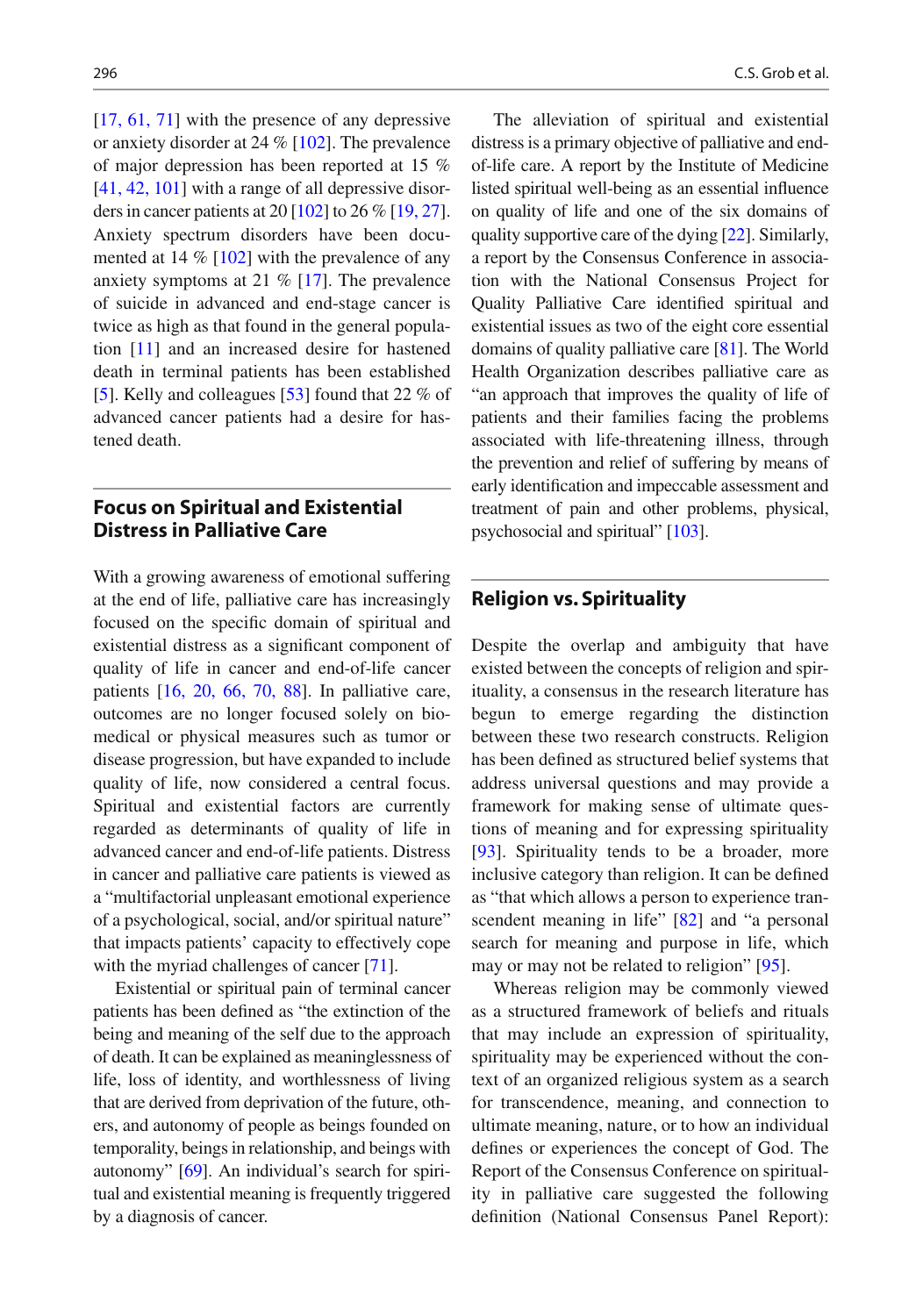Spirituality is the aspect of humanity that refers to the way individuals seek and express meaning and purpose and the way they experience their connectedness to the moment, to self, to others, to nature, and to the significant or sacred  $[81]$ .

#### **Spiritual Well-Being and Psychological Distress**

 The domain of spiritual and existential well-being is now widely accepted as an important determinant in the quality of life in palliative care and end-stage cancer [16, [21,](#page-15-21) [39,](#page-15-22) [60,](#page-16-20) [66,](#page-16-14) 92]. Coping with terminal cancer is a multifactorial and variable process. Enhanced spiritual well-being and the ability to attain meaning when facing endstage cancer appears to be a key factor in effectively coping with advanced disease. Psychosocial factors in advanced cancer associated with heightened existential and spiritual distress include anxiety and depression  $[26, 72]$  $[26, 72]$  $[26, 72]$ , anger, alienation, hopelessness, loss of meaning, loss of dignity, vul-nerability, isolation, fear, and shock [39, [99,](#page-17-10) 100]. Chochinov and colleagues  $[12]$  identified specific psychosocial correlates of spiritual and existential suffering in advanced cancer patients that include loss of will to live, loss of a sense of dignity, hopelessness, and feeling as a burden to others. Impaired spiritual well-being has also been associated with a poorer tolerance of physical symptoms whereas an enhanced sense of meaning and spirituality has been shown to increase an individual's tolerance levels for physical symptoms [3]. Myriad health care domains and outcomes have been associated with existential distress including quality of life, symptom and disease progression, psychological distress, depression [86], interpersonal functioning  $[16, 102]$ , suicidal ideation  $[63]$ , and demoralization syndrome, defined as "a psychiatric state in which hopelessness, helplessness, meaningless, and existential distress are the core phenomena"  $(p. 13. [54])$ .

Demoralization is defined by Kissane et al. [54] as a syndrome characterized by hopelessness, loss of meaning, and existential distress. This syndrome, which is delineated as a separate construct, has been identified as a primary risk

factor for depression in advanced cancer patients. A desire for hastened death in advanced cancer patients has also been identified with this syndrome. Observed in palliative care and advanced cancer populations, this syndrome is associated with chronic medical illness, fear of loss of dignity, social isolation, and the sense of being a burden on others  $[54]$ . Kissane and colleagues propose that for targeted psychotherapies or interventions to be effective, they must aim to explore and restore meaning and hope within the context of advancing disease and impending death.

 A desire for hastened death has been associated with lower levels of spiritual well-being  $[4, 86, 87]$  $[4, 86, 87]$  $[4, 86, 87]$  $[4, 86, 87]$ . A growing number of studies have presented evidence supporting a model that depression and hopelessness are chief determinants and predictors of a desire for hastened death ( Rodin et al.,  $2008$ ;  $[5, 48]$  $[5, 48]$  $[5, 48]$ ). For example, in a study exploring the relationships among depression, hopelessness, and desire for hastened death, Breitbart and colleagues  $[5]$  identified depression as a robust predictor of desire for hastened death. In this study, patients with major depression were four times more likely to have a desire for hastened death.

## **Enhanced Spiritual Well-Being as a Buffer Against Emotional Distress**

 While there has been a documented relationship between lack of spiritual well-being and elevated psychosocial distress, there is increasing evidence to support the hypothesis that *enhanced* spiritual or existential well-being is associated with *improved* psychological functioning and might even prove to be a buffer against psychological syndromes associated with the end of life. Exploring the relationship between spiritual wellbeing, depression, and psychological distress in end-of-life cancer patients, a growing body of research has shown that higher levels of spiritual well-being are correlated with lower levels of emotional distress and serve as a buffer against depression, desire for hastened death, loss of will to live, and hopelessness as well as provide an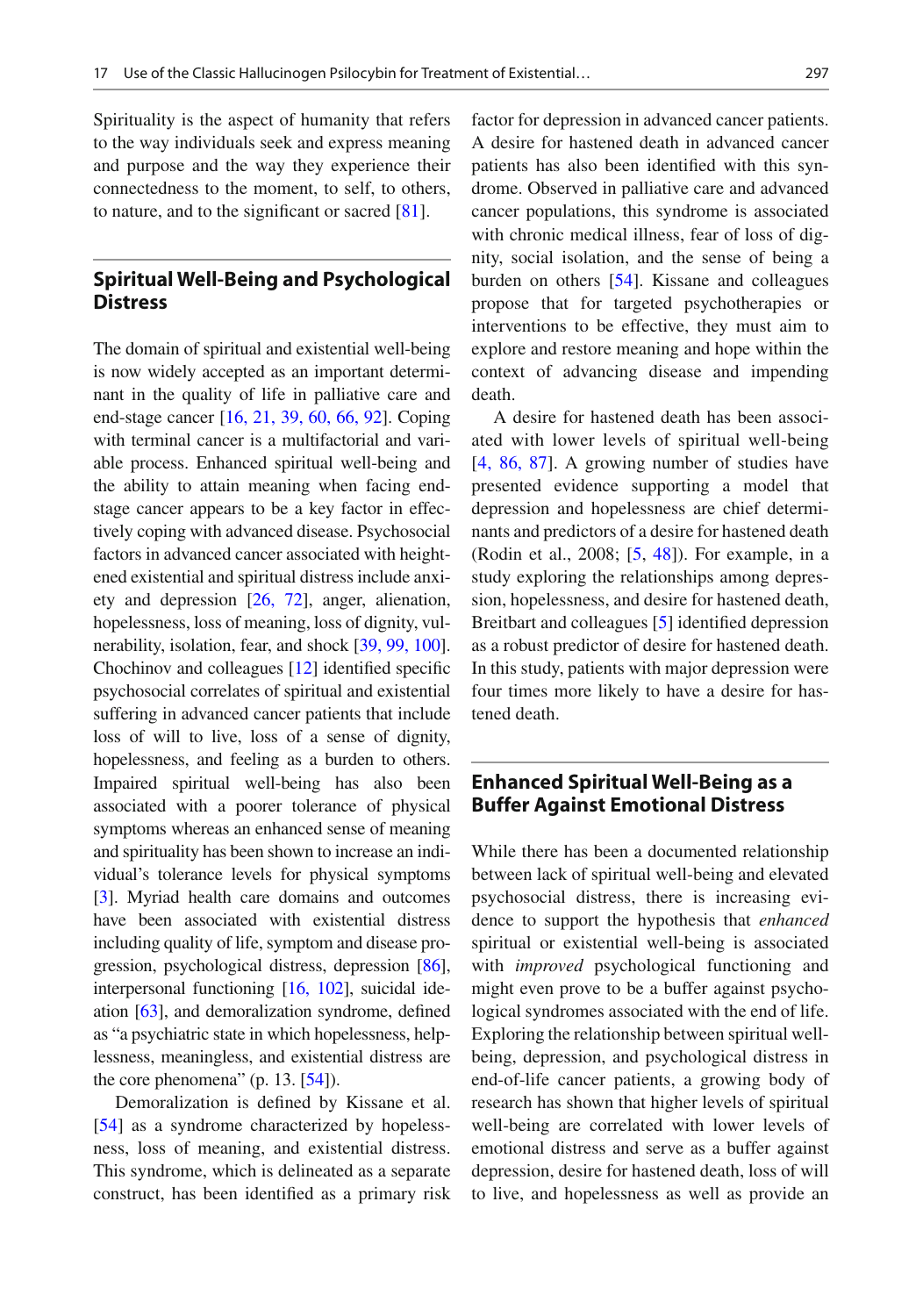increase in quality of life  $[5, 21, 50, 63, 72]$  $[5, 21, 50, 63, 72]$  $[5, 21, 50, 63, 72]$  $[5, 21, 50, 63, 72]$  $[5, 21, 50, 63, 72]$ . Individuals with an enhanced sense of spiritual well-being are also emotionally equipped to cope more effectively with the physical challenges of advanced and end-stage cancer [3].

 The concept of meaning has received considerable attention in palliative care and psychooncology research as an important construct related to improved quality of life. Cultivating a sense of meaning in advanced cancer has been shown to improve spiritual well-being and overall quality of life while reducing levels of psychological distress  $[60, 64, 68]$  $[60, 64, 68]$  $[60, 64, 68]$  $[60, 64, 68]$ . For some patients, the search for meaning in end-of-life cancer, while a psychologically and spiritually complex, arduous, and courageous process, may provide them with a sense of peace and acceptance. Viktor Frankl, in *Man's Search for Meaning*, wrote that "man is not destroyed by suffering; he is destroyed by suffering without meaning"  $([24], p. 135)$ . Although not written about the end-of-life struggle with cancer or life-threatening disease, Frankl's landmark book was written from his personal experience of survival during his 3 years in Auschwitz and other concentration camps. His struggle to derive personal meaning in the face of horror and death has resulted in universal life lessons for those facing severe suffering or existential distress. In *The Will to Meaning: Foundations and Applications of Logotherapy* [25], Frankl wrote, "Meaning can be found in life literally up to the last moment, up to the last breath, in the face of death" (p. 76).

 Meaning-enhancing interventions have been demonstrated to improve quality of life in palliative care and decrease wishes for euthanasia and for hastened death  $[6, 102]$ . Dame Cicely Saunders, who gave rise to the hospice movement and emphasized spiritual and psychological factors in palliative and hospice care, introduced the concept of "total pain" of the terminal patient that emphasizes psychospiritual as well as physical aspects of care and distress. Influenced by Frankl, she believed that the "total pain" of the terminal patient was related to a "lack of mean-ing" [89, [90](#page-17-13)]. In a quantitative thematic analysis [96] of all published literature on spirituality in palliative care, the most cited themes were meaning and purpose followed by self-transcendence and transcendence.

With an increasing body of evidence  $[5, 50, 50]$  $[5, 50, 50]$  $[5, 50, 50]$ 63, 72] supporting the premise that enhanced spiritual well-being provides protection against depression, hopelessness, and desire for hastened death among other psychosocial forms of suffering, there is growing interest in interventions that enhance or improve psychological well-being and provide meaning in terminal patients. In recent years, there have been published reviews of interventions targeted at improving end-of-life psychological well-being and reducing various aspects of psychiatric distress  $[13, 38, 58, 92]$  $[13, 38, 58, 92]$  $[13, 38, 58, 92]$  $[13, 38, 58, 92]$ . Interventions aimed at enhanced spiritual wellbeing, meaning, and dignity in advanced cancer patients are now being developed and studied for effectiveness  $[6, 14, 38]$  $[6, 14, 38]$  $[6, 14, 38]$  $[6, 14, 38]$ .

 Despite the growing awareness of spiritual and existential distress among end-of-life cancer patients and the impact on quality of life, there remains a paucity of psychotherapeutic approaches and interventions to directly address this suffering. In a study evaluating spiritual and existential needs among cancer patients, Moadel and colleagues  $[66]$  found that from 21 to 51 % of patients reported unmet spiritual or existential needs. The unmet spiritual or existential needs cited by patients were overcoming fears  $(51 \%)$ , finding hope  $(42 \%)$ , finding meaning in life  $(40 \%)$ , and finding spiritual resources  $(39\%).$ 

Breitbart (2010)  $[6]$  notes that while some interventions are aimed at improved mood, none examine the effect of spiritual well-being and few interventional studies are directed at advanced or end-stage cancer patients. Furthermore, aside from hallucinogen-induced mystical experience (discussed below), none provide the means for a direct intensive alteration in consciousness with the potential for a transformative experience directly related to the sacred or to broad spiritual and existential phenomena. Blinderman and Cherny [7] note, "It has been observed that existential distress is the least studied domain of patient distress. Given the paucity of research in this area, additional qualitative and quantitative studies are needed to help further understand this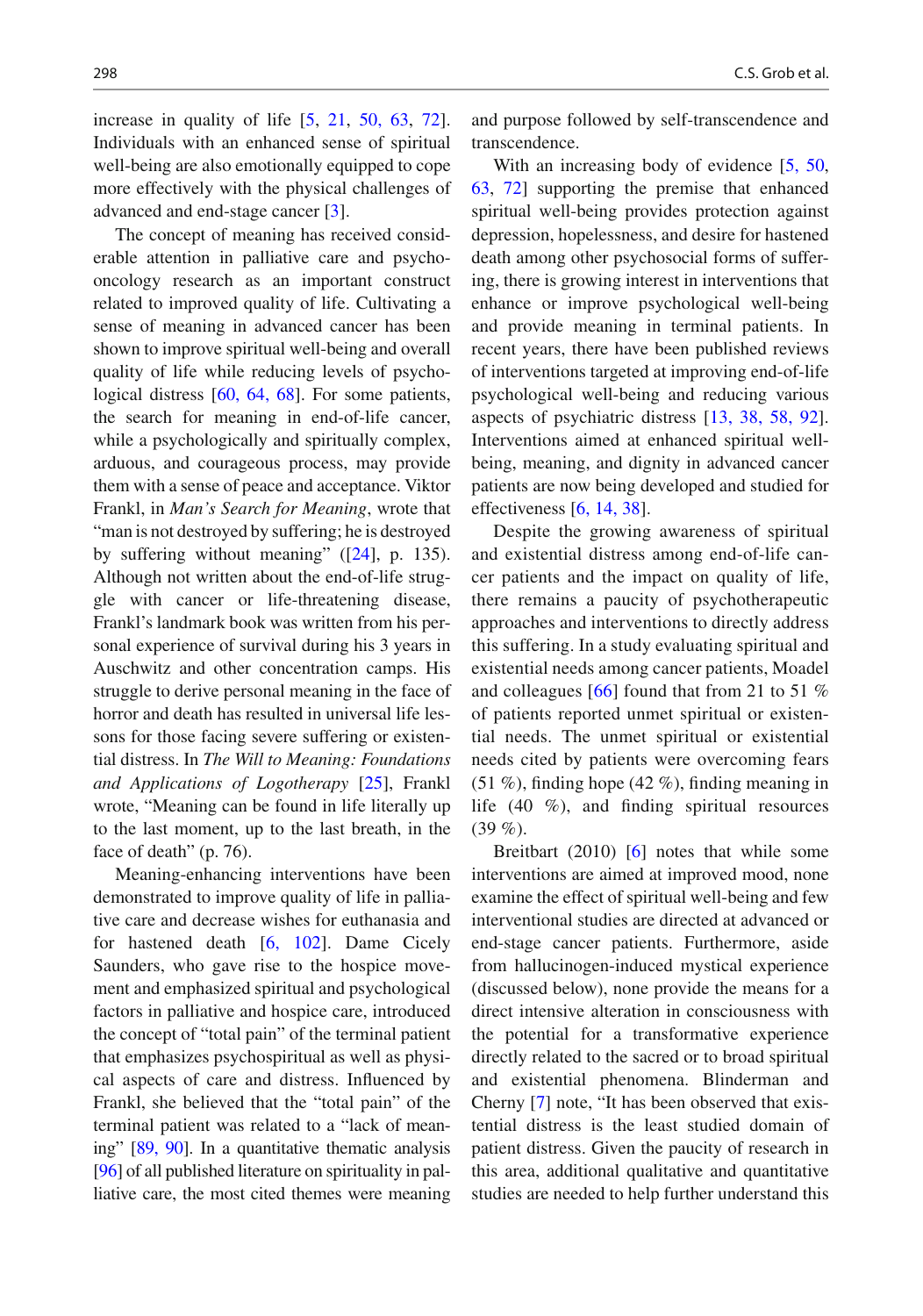domain of suffering and the possible areas of intervention by health care professionals" (p. 380). Lethborg et al.  $[59]$  suggest that "the specific techniques most effective in enhancing meaning and connection (in advanced cancer) are yet to be defined, and such clarification would require intervention-focused research that, in order to appropriately demonstrate change, would need to be longitudinal" (p. 387).

# **Uniqueness of Psilocybin Mystical Experience Treatment Model**

 The hallucinogen treatment model, which has been shown to generate a mystical or spiritual experience  $[30]$ , offers a highly unique and novel therapeutic approach to promote transcendence, meaning, and reduction in anxiety for terminal cancer patients  $[34]$ . It is the only approach with the dying of its kind in medicine, psychiatry, and the behavioral sciences. Reviews of the literature on the importance of spirituality in end-of-life suffering  $[83, 96]$  $[83, 96]$  $[83, 96]$  identify transcendence and meaning as the most common factors. Of the few spiritual well-being-enhancing interventions for end-of-life patients currently available, the hallucinogen treatment model is the only approach that potentially facilitates a radical shift in consciousness yielding a transpersonal, transcendent, spiritual, and mystical experience.

 Access to the transpersonal and transcendent non-ordinary dimensions of consciousness is an integral aspect of the enhanced spiritual wellbeing generated by the hallucinogen-induced mystical experience. Eric Cassell, the distinguished internist who has contributed considerably to the conversation on dying in America and who has written extensively about the nature of suffering, medicine, and the compassionate and ethical treatment of the terminally ill, writes in his classic article *The Nature of Suffering and The Goals of Medicine* , "Transcendence is probably the most powerful way in which one is restored to wholeness after an injury to personhood. When experienced, transcendence locates the person in a far larger landscape. The suffering is not isolated by pain but is brought closer to a transpersonal

source of meaning and to the human community that shares those meanings. Such an experience need not involve religion in any formal sense; however, in its transpersonal dimension, it is deeply spiritual" [9]. Meaning and transcendence, Cassell suggests, provide unique avenues for the amelioration of suffering at the end of life.

 Access to the transpersonal realm has the potential to alter a terminal cancer patient's perspective to his or her existential suffering. Transpersonal psychology "is concerned with the study of humanity's highest potential, and with the recognition, understanding, and realization of unitive, spiritual, and transcendent states of consciousness" (p. 91,  $[56]$ ). For Aldous Huxley [43], the British writer who dedicated attention to comparative spirituality and to the application of hallucinogens in the dying, the hallucinogeninduced mystical experience may reveal the individual to the "perennial philosophy." This *philosophia perennis* is the philosophical concept which states that all the world's religions and philosophical traditions share a single truth. Mystical, numinous, and peak states of consciousness have been written about extensively throughout history by observers and investigators of philosophy, religion, and consciousness including Carl Jung  $[49]$ , Abraham Maslow  $[62]$ , Rudolph Otto [75], William James [46], and Richard Bucke  $[8]$ , and appear within the canon of the major religious and wisdom traditions.

 For many cancer patients, the mystical experience of consciousness provides a profound ontological shift. This ontological or paradigm shift in awareness has the capability to alter and transform a cancer patient's assumptions and beliefs regarding the nature of being, the self, the body, disease, and death itself. Often, for the patient who has had this awareness, the body and cancer are experienced as separate (i.e., "I am not my cancer"). The self-experience or self-image of the patient may be recalibrated into a broader existential view where the meaning of cancer and even death itself may be transformed and may no longer be a profoundly anxiety-provoking experience as it was before. The terror of death may be altered as an individual experiences connection to the transpersonal realm, to others, to nature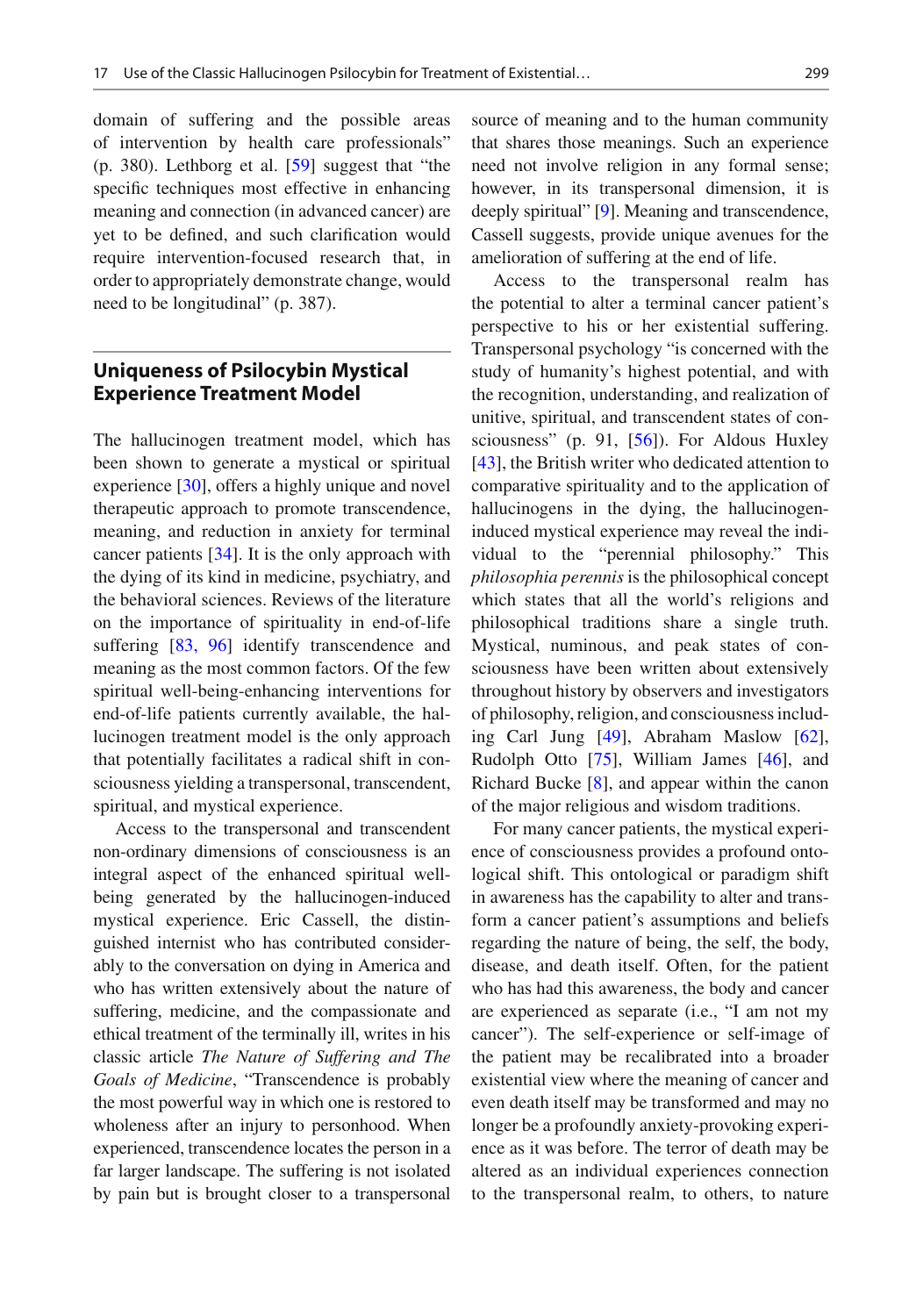<span id="page-9-0"></span> **Table 17.1** Phenomenological features of a mystical type experience—either naturally occurring or occasioned by a classical hallucinogen

- Unity: A core feature—a strong sense of the interconnectedness of all people and things—All is one—sometimes a sense of pure consciousness or a sense all things are alive
- *Sacredness* : Reverence, awe, or holiness
- *Noetic quality:* A sense of encountering ultimate reality
- *Transcendence of time and space* : A sense of timelessness, when past and future collapse into the present moment—an infinite realm with no space boundaries
- *Deeply felt positive mood*: Universal love, joy, peace, tranquility
- *Ineffability and paradoxicality* : A sense that the experience cannot be adequately described in words—a sense of the reconciliation of paradoxes

itself, or to the sacred. Often, the patient may experience consciousness as continuing indefinitely, thereby dramatically modifying or transforming the concept of death of the self.

 The primary characteristics of a mystical experience, which are summarized in Table [17.1](#page-9-0), appear directly related to the potential for a reduction in existential and psychospiritual distress. The potential primary effects or benefits of mystical or peak consciousness states in cancer patients are (1) improved psychological, spiritual, and existential well-being; (2) ability to cognitively or emotionally reframe the impact of cancer, dying, and death; (3) increased capacity for appreciation of time living; (4) increased appreciation and experience of connectedness to sacredness, nature, relationships, and family; (5) ability to attend to unfinished business;  $(6)$  the possibility to conceptualize death as "not the end" but a transition of some manner in continuing consciousness; (7) increased sense of meaning and purpose; and (8) increased acceptance and peace with death.

# **Johns Hopkins Studies of Psilocybin-Occasioned Mystical Type Experience**

 Building on observations made in a study conducted in early 1960s in seminary students at Harvard  $[18, 76]$ , two recent double-blind studies conducted at Johns Hopkins [29–31] have demonstrated that under carefully controlled conditions, high doses of psilocybin occasion profound personally and spiritually meaningful experiences in the majority of healthy, normal healthy participants. One study  $[30, 31]$  involved 36 volunteers who participated in 2 or 3 day-long sessions during which they received, on separate sessions, a high dose of psilocybin (30 mg/70 kg) or a dose of methylphenidate hydrochloride. The design of the study effectively obscured to volunteers and study staff who monitored the sessions exactly what drug conditions were being tested. A subsequent study [29] involved 18 participants who received, in mixed order, a range of psilocybin doses (placebo, 5, 10, 20, and 30 mg/70 kg) over five sessions. The participants in both studies had a mean age of 46 years and were well educated and high functioning. All but one was hallucinogen naïve. Study monitors met individually with each participant for a total of 8 h before the first session and for 2 h between sessions to help develop rapport and trust, which are believed to minimize the risk of adverse reactions to classic hallucinogens. The 8-h drug sessions were conducted in an aesthetic living room-like environment designed specifically for the study (Fig. 17.1). Two monitors were present throughout the session. For most of the time during the session, participants were encouraged to lie on the couch and use an eye mask and headphones. Participants were encouraged to focus their attention on their inner experiences throughout the session. Details and rationale for screening, preparing volunteers, and managing sessions and aftercare were similar to those described by Johnson et al.  $[47]$ .

 As expected, psilocybin produced increases in measures previously shown to be sensitive to hallucinogenic drugs, including perceptual changes (e.g., visual illusions), greater emotionality (e.g., increased joy and peacefulness and, less frequently, fear and anxiety), and cognitive changes (e.g., changes in a sense of meaning, sometimes suspiciousness). But perhaps the most interesting effect was that psilocybin produced large increases on extensively studied, well-validated questionnaires that were designed to measure naturally occurring mystical type experiences as described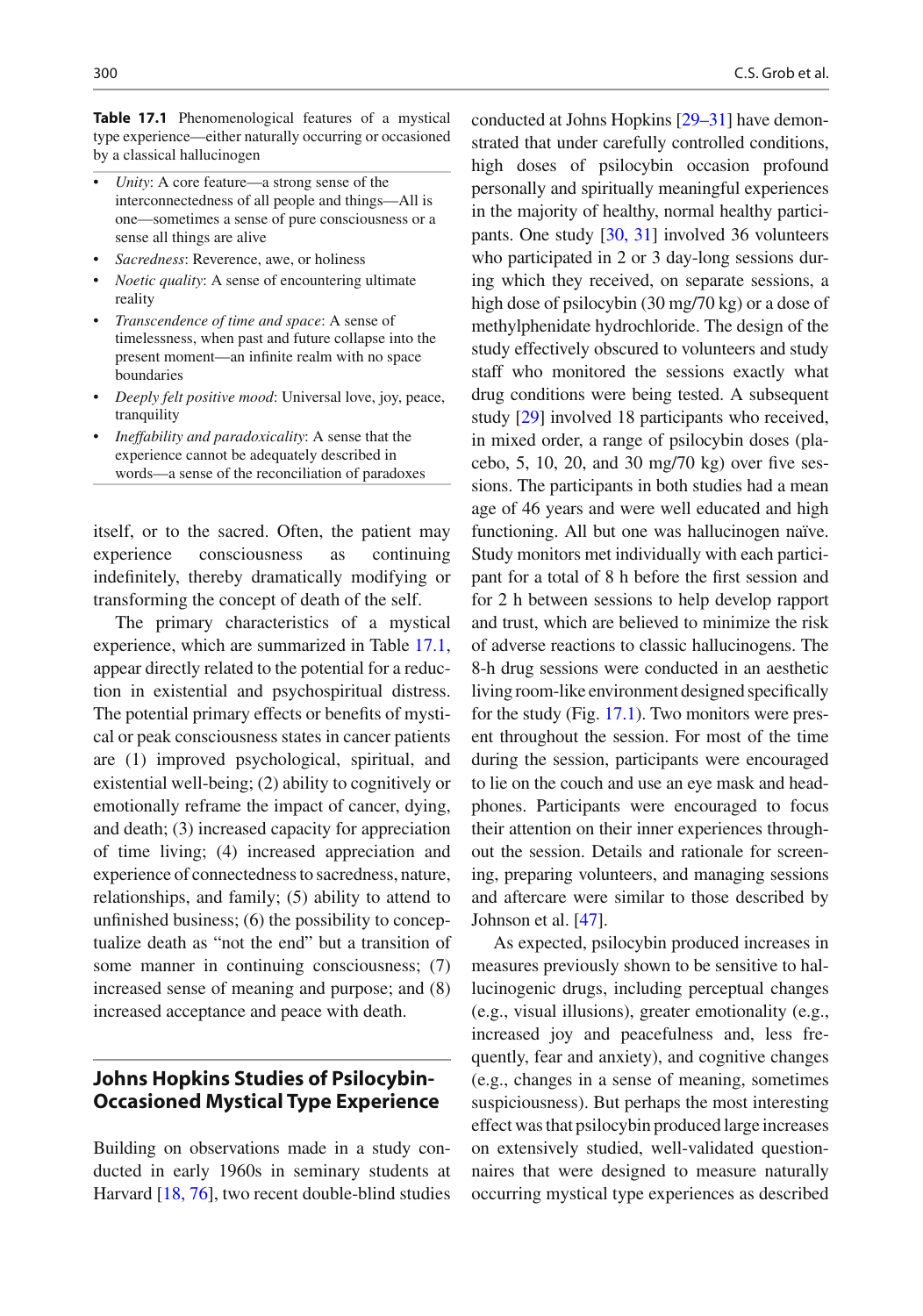<span id="page-10-0"></span>

**Fig. 17.1** The living room-like session room used in the Johns Hopkins psilocybin research studies. Comfortable, aesthetic environments free of unnecessary medical or research equipment, in combination with careful volunteer screening, volunteer preparation, and interpersonal support from two or more trained monitors, help to mini-

<span id="page-10-1"></span>

 **Fig. 17.2** Post-session ratings on a questionnaire designed to assess mystical experience. Psilocybin produced orderly dose-related increases, with most participants fulfilling the criteria for having had a "complete" mystical experience (data from [29])

by mystics and religious figures worldwide and throughout the ages, including measures not previously used to assess changes after a drug experience. Figure [17.2](#page-10-1) shows that psilocybin produced orderly dose-related increases in a mea-

mize the probability of acute psychological distress during sessions. The use of eyeshades and headphones (through which supportive music is played) may contribute to safety by reducing distractions as well as social pressure to verbally interact with research personnel (reprinted from  $[47]$ )

sure of mystical experience obtained at the end of the session day [29]. "Complete" mystical experiences were those in which volunteers met a priori criteria on all six phenomenological dimensions of the mystical experience (Table [17.1](#page-9-0) ). The percentage of volunteers who fulfilled criteria for having had a "complete" mystical experience was an increasing function of dose:  $0\%$ ,  $5.6\%$ ,  $11.1\%$ , 44.4 %, and 55.6 % at 0 mg/70 kg, 5 mg/70 kg, 10 mg/70 kg, 20 mg/70 kg, and 30 mg/70 kg, respectively. Seventy-two percent of volunteers had "complete" mystical experiences at either or both the 20 and 30 mg/70 kg session. On retrospective questionnaires completed 1 or 2 months after the psilocybin session and 14 months after the last session, volunteers reported sustained positive changes in attitudes, mood, altruism, behavior, and life satisfaction. Figure [17.3](#page-11-0) shows that most participants considered the experience to be among the five most spiritually significant experiences of their lives, including single most. Participants also endorsed various domains of change that suggest increased self-efficacy (e.g., increased self-confidence and sense of inner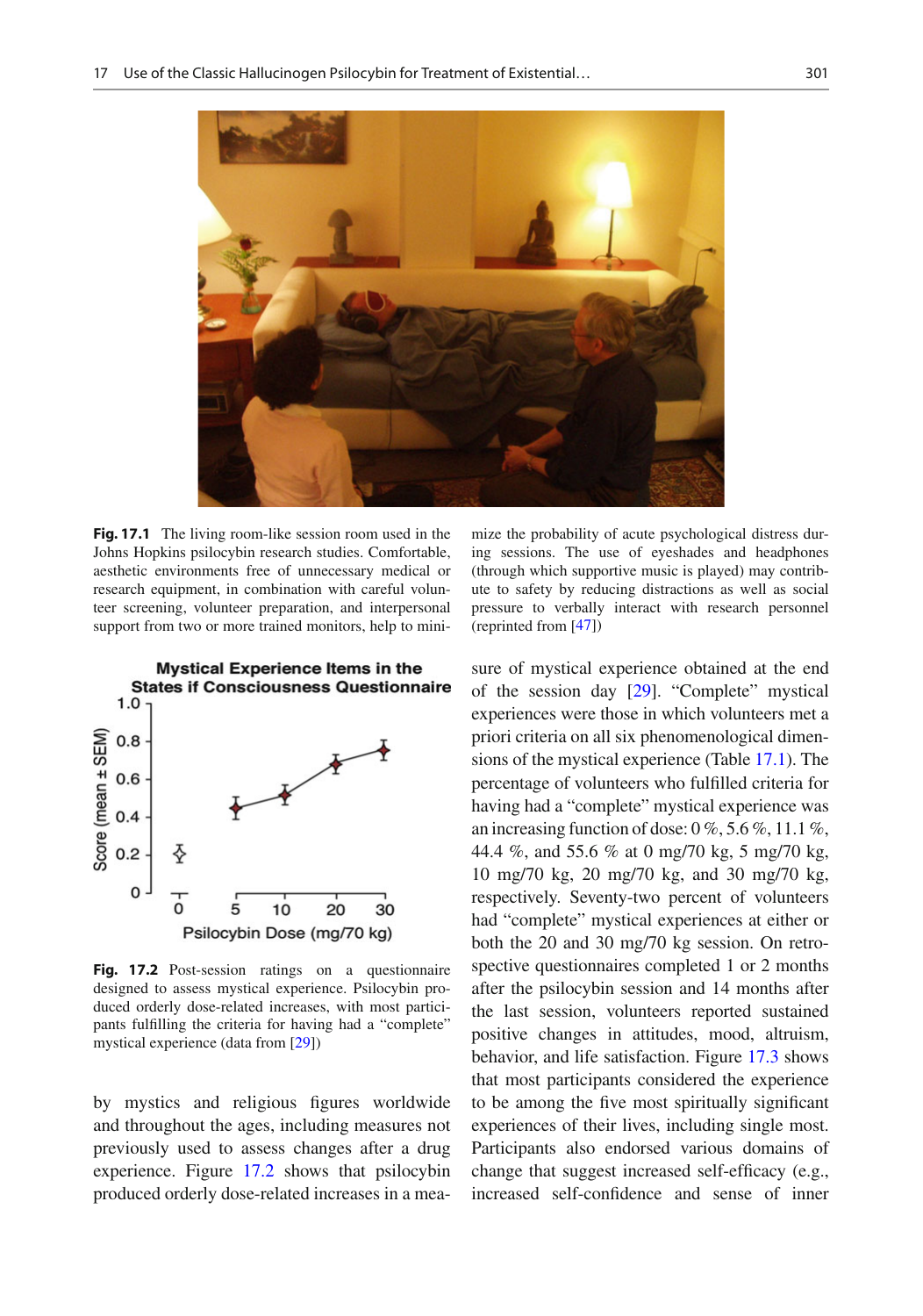<span id="page-11-0"></span>

 **Fig. 17.3** Retrospective ratings of the spiritual significance of the psilocybin experience 1 month after sessions. Not shown, at 14 months after the last session, 94 % of participants rated the experience during the 20 and/or 30 mg/70 kg sessions to be among the top five most spiritually significant experiences of their lives, including single most (data from [29])

authority) and decreased perceived stress (e.g., decreased nervousness, increased inner peace, and ability to tolerate frustration). Ratings of the volunteers' behavior by community observers (friends, family members, colleagues at work) who were blind to drug condition were consistent with the volunteer self-ratings, indicating that the changes were real rather than imagined.

 Of further relevance to the use of psilocybin in palliative treatment of existential anxiety associated with terminal illness, Griffiths et al. [29] also showed that the religious subscale of the Death Transcendence Scale was significantly increased over screening levels at both 1- and 14-month follow-up. This is notable, because questions on this scale assess a sense of continuity after death (i.e., Death is never just an ending but part of a process; Death is a transition to something even greater in this life; My death does not end my personal existence; I believe in life after death; There is a Force or Power that controls and gives meaning to both life and death).

# **Clinical Case Vignette of a Patient in an Ongoing Psilocybin Cancer-Anxiety Study**

 Roy is a 53-year-old white, American-born male. He is married, has no children, and is a college graduate. Roy is a warm, well-related, highly intelligent man with no psychiatric history or mental status alterations aside from existential distress, anxiety, and depressive affects associated with living with cancer. Both his parents are deceased, his father of cancer. Roy's sister-in-law died of cancer. He reports a fulfilling and very happy relationship with his wife that was evident when they were together in the preliminary research meetings. He cited that one of the primary sources of emotional distress in contemplating the progression and possibility of eventually dying of cancer is losing time and a future with his wife. In August 2007, Roy was diagnosed with cholangiocarcinoma, a cancer of the bile ducts involving malignant growths in the ducts that carries bile from the liver to the small intestine. In September of that same year, he underwent a partial Whipple and liver resection. His gallbladder, major bile ducts, parts of the duodenum and pancreas, and the right lobe of his liver were removed. Surgery was followed by 6 months of chemotherapy. In November 2008, a CT scan showed metastasis to the lungs.

 Since February 2009, chemotherapy was implemented biweekly. He reported that this biweekly intensive chemotherapy had been extraordinarily difficult causing extreme fatigue, cognitive "cloudiness," pain, overall body aches, discomfort, and psychological distress. He required assistance during weeks when chemotherapy was administered. He has chemotherapyinduced neuropathy in the hands and feet. After 3 years of contending with the physical and psychological effects of cancer along with the debilitating effects of chemotherapy, Roy had grown increasingly anxious and depressed at which point he inquired about the psilocybin research study at New York University School of Medicine and Bluestone Center for Clinical Research.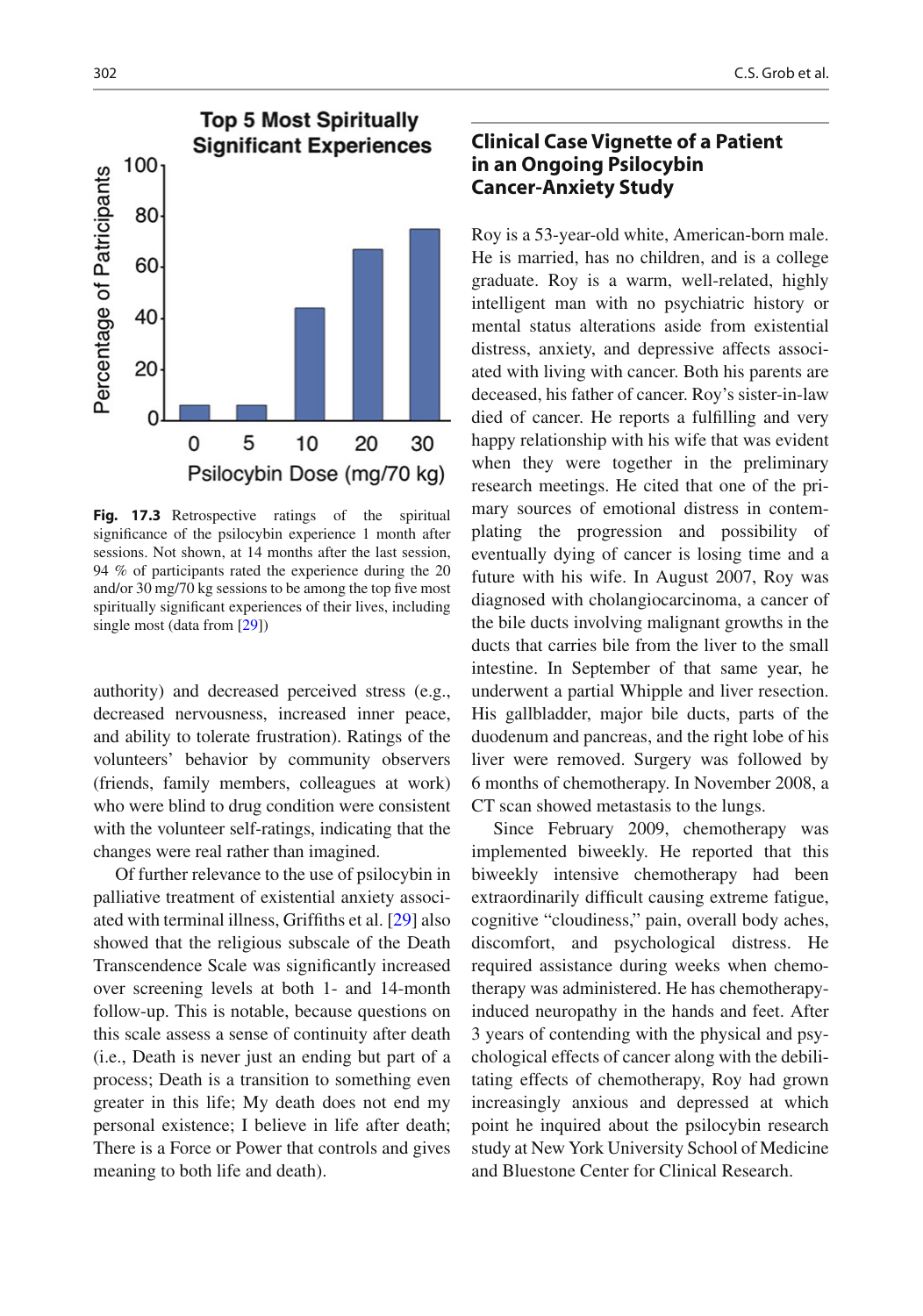The patient had two research study sessions, one with psilocybin and the other with placebo. Both the patient and the study monitors were blinded to the study drug administration. During one of the experimental study sessions, presumably the psilocybin session, Roy swallowed the capsule and sat on the couch listening to soft classical music and viewing picture books with images of nature. Two clinical researchers, male and female, were present throughout the session. Thirty minutes after taking the capsule, the patient was encouraged to lie down on a couch prepared like a bed with sheets, pillows, and blankets. Throughout the session, it was recommended that the patient wear eyeshades and headphones. The music played was mostly classical and instrumental. The room replicates a warm and nicely furnished living area with paintings, Asian area rug, soft lighting, flowers, books, and personal items from the patient.

 At 2 h post ingestion and following a period of silence, the patient stated, "Birth and death is a lot or work" repeating it twice and began to cry softly. Over the course of the session, which lasted approximately 6 h, Roy alternated between crying softly, smiling, and laughing. For long periods of time, he lay completely still and silent sometimes uttering short sentences, sometimes with a look of awe on his face. During a 2-h period while lying completely still he stated, "it's really so simple, it's really so simple." All this occurred with eyeshades and headphones on and only with minimal interaction from the monitors. Statements that Roy made during those 2 h which when compared to his written journal and post-session interviews suggest that he had a "complete" mystical experience by ful filling all of the major criteria for such an expe-rience (see Table [17.1](#page-9-0)). He later said to the monitors that, during this period, he experienced himself as completely safe—the safest he had ever felt and he had an intense experience of maximal love. He indicated that he experienced existence or consciousness as continuing infinitely and it was all filled with love, it *was* love, there was neither death nor a beginning. He reported that these insights and experience gave him enormous comfort and meaning. He appeared at complete peace, but as if engaged in an active internal scene.

 Approximately 5 h after he took the capsule, he sat up as the experience began to wane in its intensity. He reported that the experience was "life changing" and he was motivated to live more fully in the present moment. He repeated that the message was "so simple, it is love, it's all about the purity of love, energy of love." He felt as if his cancer and the prospect of dying lost significance with this new "knowledge" or awareness. He stated that he experienced love that was of indescribable intensity—"like nothing I've experienced here." At one point during the experience, he reported, "I went into my lungs and saw two spots" (referring to the nodules identified by medical imaging), and said he felt "they were no big deal," that the "cancer is not important, the important stuff is love." He continued to discuss his newfound perspective on cancer that grew from the experience stating, "cancer is nothing to fear," and "cancer wasn't very important." He stated the most important "ingredient" in life is "the purity and simplicity of love." His wife rejoined him in the session room. They hugged, cried, and the patient stated to her, "'It was amazing, amazing, I saw, I touched … the face of God."

 Roy has continued to report and present with sustained and marked positive changes in attitude, coping, and mood 18 weeks after the session. He has characterized this experience as the most important life experience he has had second only to his marriage. Despite his cancer and uncertain future, he remarked, "I am the luckiest man on earth" and that "my quality of life is dramatically improved." He has begun a meditation practice since this experience. He stated that "I experienced infinity that lasts forever and that is love" and that this insight and awareness have stayed with him and shaped his attitude towards others, his wife, his disease, and the world. Despite the continuing difficult chemotherapy schedule and struggling with sickness for days at a time and additional surgical procedures, he is coping in a highly effective manner. He still feels that "the cancer is irrelevant" within the context of his new awareness, although he remains highly committed and involved in his medical treatments and decisions. Weeks after the session he stated that "this is the best I've felt in years" and that he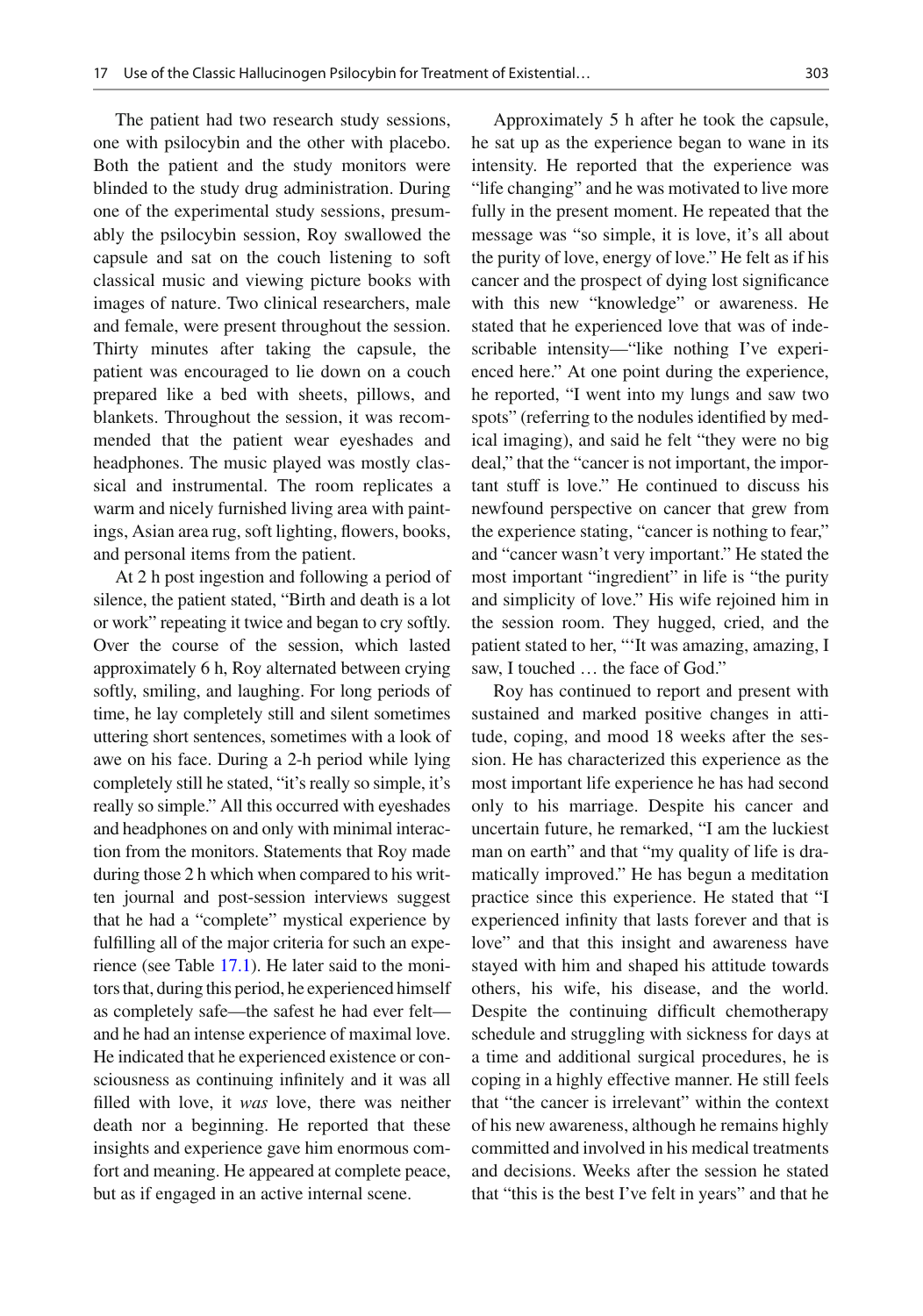felt "the happiest in his life." While realistic about his diagnosis and prognosis, he remains committed to cultivating a positive attitude and has been able to remain emotionally connected to the imagery and existential insights of the psilocybin research session. In the end, he states that the overwhelming message was that of "love, warmth, acceptance" and connection to something greater, eternal, and sacred. The experience of transcendence and the cultivation of meaning appear to be the primary factors contributing to his insight, to the awareness drawn from the session, and to his coping with the existential and spiritual challenges of cancer.

 The following are excerpts from a journal entry the patient wrote on the evening and in the days following his experience:

 From here on love was the only consideration. Everything that happened, anything and everything that was seen or heard centered on love. It was and is the only purpose. Love seemed to emanate from a single point of light … It was so pure. The sheer joy … the bliss was indescribable. And in fact there are no words to accurately capture my experience … my state … this place. I know I've had no earthly pleasure that's ever come close to this feeling … no sensation, no image of beauty, nothing during my time on earth has felt as pure and joyful and glorious as the height of this journey … I felt very warm but pleasantly so …

 I was beginning to wonder if man spent too much time and effort at things unimportant … trying to accomplish so much … when really, it was all so simple. No matter the subject, it all came down to the same thing. Love. Earthly matters such as food, music, architecture, anything, everything … aside from love, seemed silly and trivial. I was convinced in that moment that I had figured it all out (or it was figured out for me) ... it was right there in front of me … love … the only thing that mattered. This was now to be my life's cause. I announced, "OK, I get it! You can all punch out now … our work is done!" But quickly I realized that no … our work … our existence … our energy … is never done … it goes on and on without end.

 I thought about my cancer ….I took a tour of my lungs. I could see some things but it was more a matter of feeling the inside of my lungs. I remember breathing deeply to help facilitate the "seeing." There were nodules but they seemed rather unimportant … I was being told (without words) to not worry about the cancer … it's minor in the scheme of things … simply an imperfection of your humanity and that the more important matter … the real work to be done is before you. Again love.

 [On the day after the experience] …I felt spectacular … both physically and mentally! It had been a very long time since I'd felt that good … a serene sense of balance … a level of contentedness, peace and happiness that lasted all day and into the evening. Undoubtedly, my life has changed in ways I may never fully comprehend. But I now have an understanding … an awareness that goes beyond intellect … that my life, that every life, and all that is the universe, equals one thing … love.

# **Conclusion: Psilocybin Treatment Implications for Palliative Care and Psycho-Oncology**

 While living with advanced cancer may for some patients be a process of depression, despair, and increased distress, for others it can provide an opportunity for personal meaning, enhanced interpersonal relationships, spiritual growth, clarity, and acceptance. Frequently, a life-threatening cancer triggers a search for meaning and transcendence and an awakening of spirituality. A growing body of literature now substantiates the importance and relevance of spiritual well-being and spirituality in palliative and hospice care. For many patients, the search for meaning that is frequently triggered by end-of-life-stage cancer is a courageous and difficult journey. Ideally, dying should be viewed, not as a medical problem, but as an important and vital part of life experience with potential for discovery and meaning.

 Researchers from several decades ago reported encouraging results from their early efforts developing a hallucinogen treatment model with patients suffering from the psychospiritual distress and demoralization often associated with advanced-stage cancer. More recent efforts to reexplore the judicious application of hallucinogen treatment with patients struggling with existential anxiety in the face of a life-threatening cancer diagnosis have similarly observed significant amelioration of psychological suffering. While valuable knowledge can be gleaned from clinical studies conducted from the 1950s to the early 1970s, it is necessary to conduct modern investigations utilizing state-of-the-art research methodologies in order to definitively establish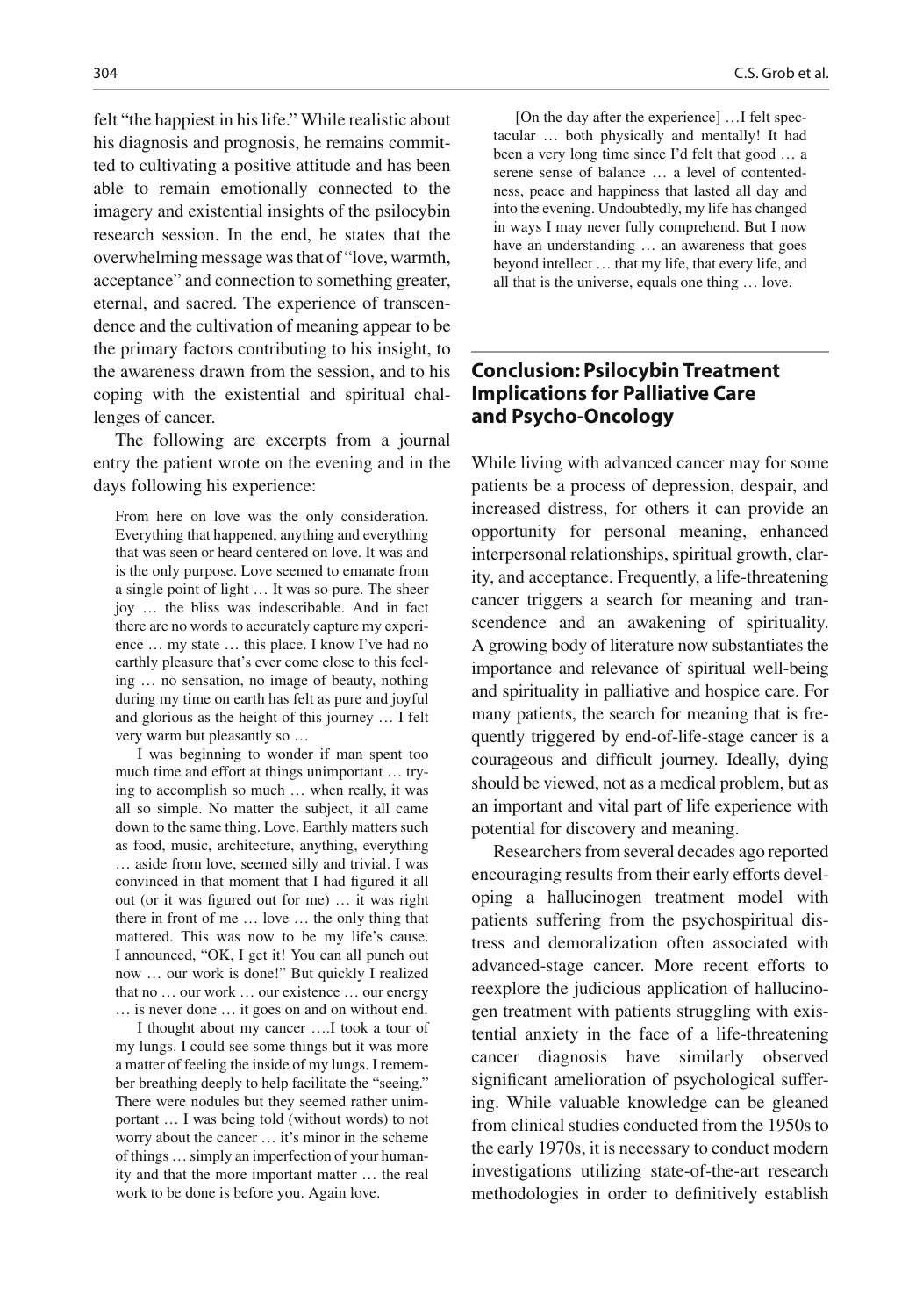the safety and efficacy of this novel treatment. To date, contemporary studies conducted at three academic medical centers are producing positive results. While still preliminary, these encouraging reports will hopefully facilitate the development of additional investigations with the hallucinogen treatment model, particularly in patient populations refractory to conventional therapeutic approaches  $[28]$ .

 A unique aspect of utilizing a classic hallucinogen (e.g., psilocybin) to treat the severe psychological demoralization and existential anxiety seen in life-threatening medical illness is its seeming capacity to facilitate powerful states of spiritual transcendence that exert in the patient a profound therapeutic impact with often dramatic improvements in psychological well-being. Recently conducted research at Johns Hopkins University has demonstrated that, under carefully structured conditions in normal volunteer subjects, induction of such transcendent and mystical states of consciousness occurs in most subjects studied. This is a critical advancement in the field because, for the first time, a specific treatment has been developed that is able to reliably facilitate the emergence of a transpersonal level of consciousness that appears to have significant therapeutic value. For a patient population struggling with often overwhelming levels of existential anxiety and demoralization, such a therapeutic intervention may have the capacity to reinfuse a sense of meaning and purpose into their lives. The hallucinogen treatment model therefore offers a novel and potentially valuable approach for addressing the existential crisis often observed in cancer patients, with the potential of significantly improving overall quality of life and psychospiritual well-being for the time that remains in their lives.

## **References**

- <span id="page-14-0"></span> 1. Berringer K. Der mescalinrausch. Berlin: Springer; 1927.
- <span id="page-14-1"></span> 2. Bleuler M. Comparison of drug-induced and endogenous psychoses in man. In: Breatly PB, Deniker R, Raduco-Thomas D, editors. Proceedings of the first international congress of neuropsychopharmacology. Amsterdam: Elsevier; 1958.
- <span id="page-14-11"></span> 3. Brady MJ, Peterman AH, Fitchett G, Mo M, Cella D. A case for including spirituality in quality of life measurement in oncology. Psychooncology. 1999;8:417–28.
- <span id="page-14-12"></span> 4. Breitbart W, Gibson C, Chochinov HM. Palliative care. In: Levenson JL, editor. The American psychiatric publishing textbook of psychosomatic medicine. Washington, DC: American Psychiatric Publisher; 2005.
- <span id="page-14-13"></span> 5. Breitbart W, Rosenfeld B, Pessin H, Kaim M, Funesti-Esch J, Galietta M, Nelson CJ, Brescia R. Depression, hopelessness, and desire for hastened death in terminally ill patients with cancer. J Am Med Assoc. 2000;284:2907–11.
- <span id="page-14-14"></span> 6. Breitbart W, Rosenfeld B, Gibson C, Pessin H, Poppito S, Nelson C, Tomarken A, Kosinski A, Berg A, Jacobson C, Sorger B, Abbey J, Olden M. Meaning-centered group psychotherapy for patients with advanced cancer: a pilot randomized controlled trial. Psychooncology. 2010;19:21–8.
- <span id="page-14-17"></span> 7. Blinderman C, Cherny N. Existential issues do not necessarily result in existential suffering: lessons from cancer patients in Israel. Palliat Med. 2005;19:371–80.
- <span id="page-14-18"></span> 8. Bucke RM. Cosmic consciousness. Philadelphia, PA: Innes & Sons; 1901.
- <span id="page-14-5"></span> 9. Cassel EJ. The nature of suffering and the goals of medicine. N Engl J Med. 1982;306:639–45.
- <span id="page-14-2"></span> 10. Chandler AL, Hartman MA. Lysergic acid diethylamide (LSD-25) as a facilitating agent in psychotherapy. Arch Gen Psychiatry. 1960;2:286–9.
- <span id="page-14-8"></span> 11. Chochinov HM, Wilson KG, Lander S. Depression, hopelessness, and suicidal ideation in the terminally ill. Psychosomatics. 1998;39:336–70.
- <span id="page-14-10"></span> 12. Chochinov HM, Hack T, Hassard T, Krisjanson L, McClemont S, Harlos M. Understanding the will to live in patients nearing death. Psychosomatics. 2005;46:7–10.
- <span id="page-14-15"></span> 13. Chochinov HM, Cann BJ. Interventions to enhance the spiritual aspects of dying. J Palliat Med. 2005;8(Supplement 1):S103–15.
- <span id="page-14-16"></span> 14. Chochinov HM, Hack T, Hassard T, Kristjanson LJ, McClemont S, Harlos M. Dignity therapy: a novel psychotherapeutic intervention for patients near the end of life. J Clin Oncol. 2005;23:5520–5.
- <span id="page-14-3"></span> 15. Cohen S. LSD and the anguish of dying. Harper's. 1965 Sept: 69–78
- <span id="page-14-9"></span> 16. Cohen SR, Mount BM, Tomas JN, Mount LF. Existential well-being is an important determinant of quality of life. Cancer. 1996;77:576–86.
- <span id="page-14-6"></span> 17. Derogatis LR, Morrow GR, Fetting J, Penman D, Piasetsky C, Schmale AM, Henrichs M, Carnicke CL. J Am Med Assoc. 1983;249:751–7.
- <span id="page-14-19"></span> 18. Doblin R. Pahnke's Good Friday experiment: a long-term follow-up and methodological critique. J Transpersonal Psychol. 1991;23:1–28.
- <span id="page-14-7"></span> 19. Durkin I, Kearney M, O'Siorain L. Psychiatric disorder in a palliative care unit. Palliat Med. 2003;17: 212–8.
- <span id="page-14-4"></span> 20. Edwards A, Pang N, Shiu V, Chan C. The understanding of spirituality and the potential role of spiritual care in end-of-life and palliative care: a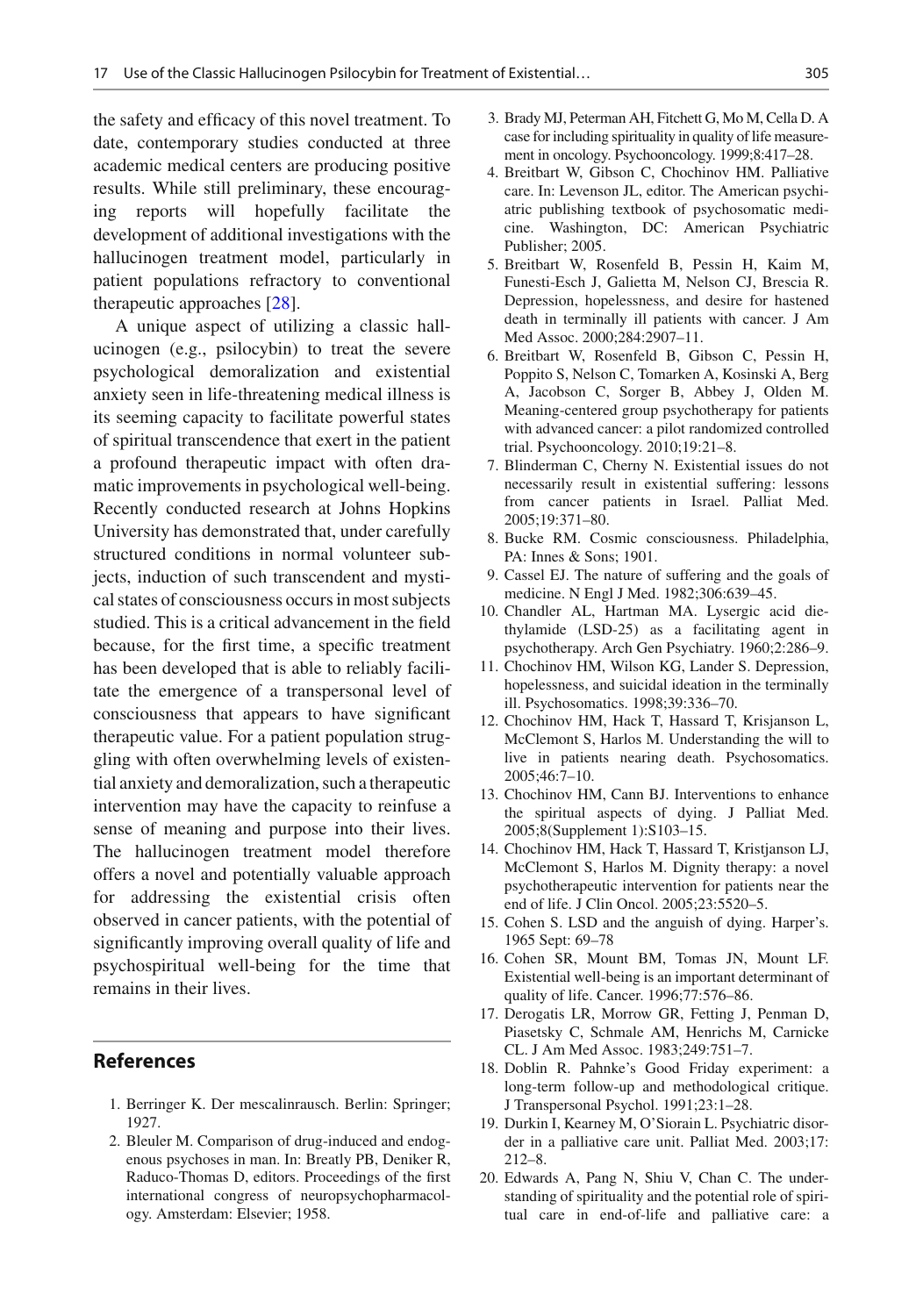meta-study of qualitative research. Palliat Med. 2010;24(8):753–70.

- <span id="page-15-21"></span> 21. Fernsler J, Klemm P, Miller M. Spiritual well-being and demands of illness in people with colorectal cancer. Cancer Nurs. 1999;22:134–40.
- <span id="page-15-20"></span> 22. Field M, Cassel C, editors. Approaching death: improving care at the end-of-life. Washington, DC: National Academy Press; 1997.
- <span id="page-15-12"></span> 23. Fisher G. Psychotherapy for the dying: principles and illustrative cases with special reference to the use of LSD. Omega. 1970;1:3–15.
- <span id="page-15-25"></span> 24. Frankl VE. Man's search for meaning. Boston, MA: Beacon; 1984.
- <span id="page-15-26"></span> 25. Frankl VF. The will to meaning: foundations and applications of logotherapy. New York: Penguin; 1988.
- <span id="page-15-23"></span>26. Galfin JM, Walkins ER, Harlow T. Psychological distress and rumination in palliative care patients and their caregivers. J Palliat Med. 2010;13: 1345–8.
- <span id="page-15-18"></span> 27. Greenberg L, Lantz MS, Likourezos A, Burack OR, Chichin E, Carter J. Screening for depression in nursing home palliative care patients. J Geriatr Psychiatry Neurol. 2004;17:212–8.
- <span id="page-15-34"></span>28. Griffiths RR, Grob CS. Hallucinogens as medicine. Sci Am. 2010;303(December):77–9.
- <span id="page-15-32"></span>29. Griffiths RR, Johnson MW, Richards WA, Richards BD, McCann U, Jesse R. Psilocybin occasioned mystical-type experiences: immediate and persisting dose-related effects. Psychopharmacology (Berl). 2011;218:649–65.
- <span id="page-15-2"></span>30. Griffiths RR, Richards WA, McCann U, Jesse R. Psilocybin can occasion mystical experiences having substantial and sustained personal meaning and spiritual significance. Psychopharmacology (Berl). 2006;187:268–83.
- <span id="page-15-33"></span>31. Griffiths RR, Richards WA, Johnson MW, McCann U, Jesse R. Mystical-type experiences occasioned by psilocybin mediate the attribution of personal meaning and spiritual significance 14 months later. J Psychopharmacol. 2008;22(6):621–32.
- <span id="page-15-8"></span> 32. Grinspoon L, Bakalar JB. Psychedelic drugs reconsidered. New York: Basic Books; 1979.
- <span id="page-15-7"></span> 33. Grinspoon L, Bakalar JB. Can drugs be used to enhance the psychotherapeutic process? Am J Psychother. 1986;40:393–404.
- <span id="page-15-13"></span> 34. Grob CS, Danforth AL, Chopra GS, Hagerty M, McKay CR, Halberstadt AL, Greer G. Pilot study of psilocybin treatment for anxiety in patients with advanced-stage cancer. Arch Gen Psychiatry. 2011;68:71–8.
- <span id="page-15-11"></span> 35. Grof S, Goodman LE, Richards WA, Kurland AA. LSD-assisted psychotherapy in patients with terminal cancer. Int Pharmacopsychiatry. 1973;8:129–44.
- <span id="page-15-1"></span> 36. Hasler F, Grimberg U, Benz MA, Huber T, Vollenweider FX. Acute psychological and physiological effects of psilocybin in healthy humans: a double-blind, placebo-controlled dose effects study. Psychopharmacology (Berl). 2004;172:145–56.
- <span id="page-15-27"></span> 37. Henoch I, Danielson E. Existential concerns among patients with cancer and interventions to meet them: an integrative literature review. Psychooncology. 2009;18:225–36.
- <span id="page-15-28"></span> 38. Henry M, Cohen R, Lee V, Sauthier P, Provencher D, Drouin P, Gauthier P, Gotlieb W, Lau S, Drummond N, Gilbert L, Stanimir G, Sturgeon J, Chasen M, Mitchell J, Nixon Huang L, Ferland M, Mayo N. The meaning making intervention (MMi) appears to increase meaning in life in advanced ovarian cancer: a randomized controlled pilot study. Psychooncology. 2010;19:1340–7.
- <span id="page-15-22"></span> 39. Hills J, Paice JA, Cameron JR, Shott S. Spirituality and distress in palliative care consultation. J Palliat Med. 2005;8:782–8.
- <span id="page-15-6"></span>40. Hofmann A. LSD—my problem child: reflections on sacred drugs, mysticism and science. Los Angeles, CA: J.P. Tarcher; 1985.
- <span id="page-15-16"></span> 41. Hotoph M, Chidgey J, Addington-Hall J, Ly KL. Depression in advanced disease: a systematic review. Part 1. Prevalence and case finding. Palliat Med. 2002;16:81–97.
- <span id="page-15-17"></span> 42. Hotopf M, Price A. Palliative care psychiatry. Psychiatry. 2009;8:212–5.
- <span id="page-15-29"></span> 43. Huxley A. The perennial philosophy. New York: Harper & Brothers; 1945.
- <span id="page-15-0"></span> 44. Isbell H. Comparison of the reactions induced by psilocybin and LSD-25 in man. Psychopharmacologia. 1959;1:29–38.
- <span id="page-15-4"></span> 45. Jacob P, Shulgin AT. Structure-activity relationships of the classic hallucinogens and their analogs. NIDA Res Monogr. 1994;146:74–91.
- <span id="page-15-31"></span> 46. James W. The varieties of religious experience. New York: Longman's Green, and Co.; 1919.
- <span id="page-15-3"></span>47. Johnson MW, Richards WA, Griffiths RR. Human hallucinogen research: guidelines for safety. J Psychopharmacol. 2008;22:603–20.
- <span id="page-15-14"></span> 48. Jones JM, Huggins MA, Rydall AC, Rodin GM. Symptomatic distress, hopelessness, and the desire for hastened death in hospitalized cancer patients. J Psychosom Res. 2003;55:411–8.
- <span id="page-15-30"></span> 49. Jung C. Psychology and religion. New Heaven, CT: Yale University Press; 1938.
- <span id="page-15-15"></span> 50. Kandasamy A, Chaturvedi S, Desai G. Spirituality, distress, depression, anxiety, and quality of life in patients with advanced cancer. Indian J Cancer. 2011;48:55–8.
- <span id="page-15-9"></span> 51. Kast EC. The measurement of pain, a new approach to an old problem. J New Drugs. 1962;2:344–51.
- <span id="page-15-10"></span> 52. Kast EC, Collins VJ. Lysergic acid diethylamide as an analgesic agent. Anesth Analg. 1964;43:285–91.
- <span id="page-15-19"></span> 53. Kelly B, Burnett P, Pelusi D, Badger S, Varghese F, Robertson M. Terminally ill cancer patients' wish to hasten death. Palliat Med. 2002;16:339–45.
- <span id="page-15-24"></span> 54. Kissane D, Clarke DM, Street AF. Demoralization syndrome-A relevant psychiatric diagnosis for palliative care. J Palliat Care. 2001;17:12–21.
- <span id="page-15-5"></span> 55. Kluver H. Mescal: the 'Divine' plant and its psychological effects. London: Keegan Paul; 1928.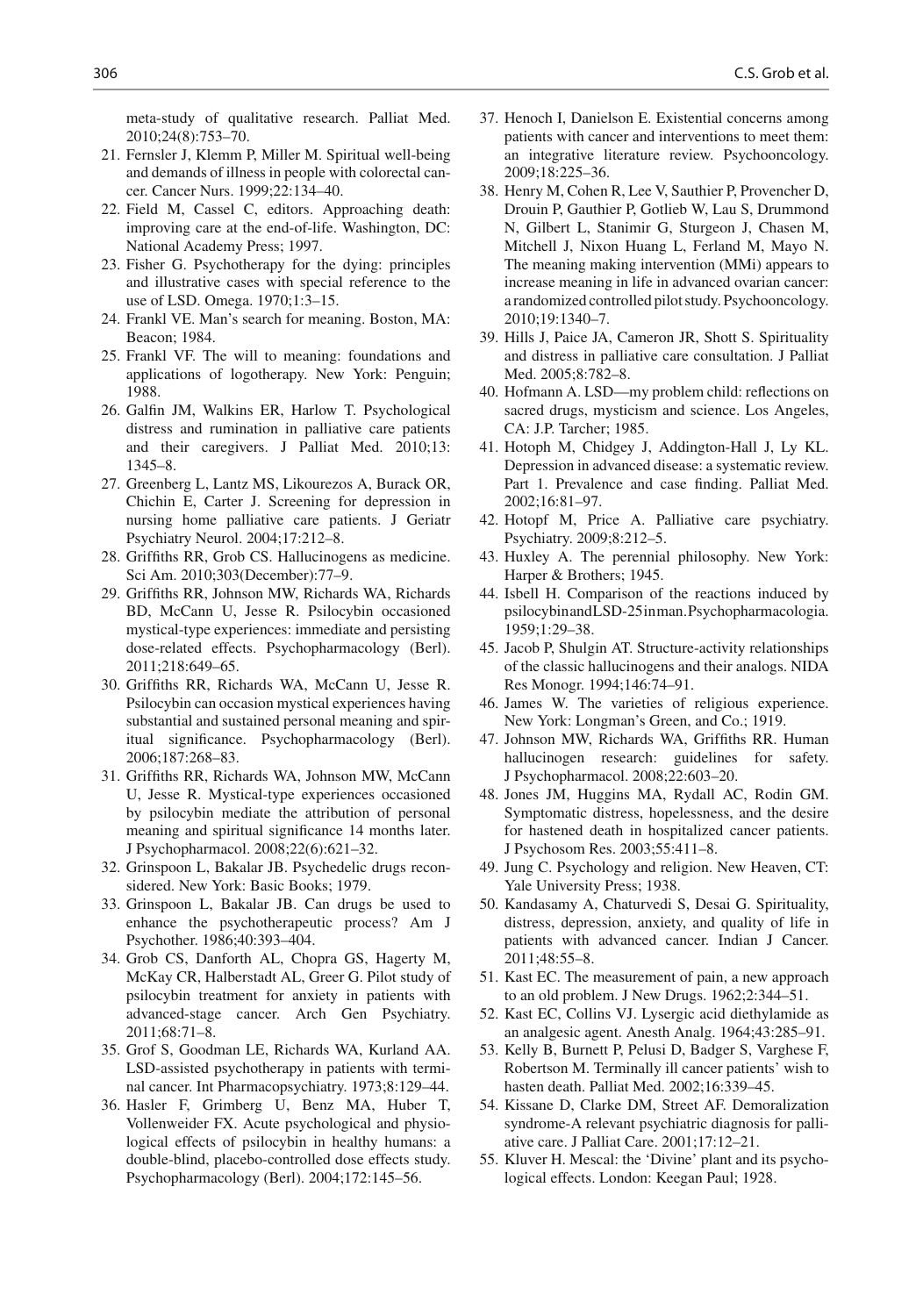- <span id="page-16-29"></span>56. Lajoie DH, Shapiro SI. Definitions of transpersonal psychology: the first twenty-three years. J Transpersonal Psychol. 1992;24:79–98.
- <span id="page-16-10"></span> 57. Lee V. The existential plight of cancer: meaning making as a concrete approach to the intangible search for meaning. Support Care Cancer. 2008;16:779–85.
- <span id="page-16-26"></span> 58. LeMay K, Wilson KG. Treatment of existential distress in life threatening illness: a review of manualized interventions. Clin Psychol Rev. 2008;28: 472–93.
- <span id="page-16-27"></span> 59. Lethborg C, Aranda S, Cox S, Kissane D. To what extent does meaning mediate adaptation to cancer? The relationship between physical suffering, meaning in life, and connection to others in adjustment to cancer. Palliat Support Care. 2007;5:377–88.
- <span id="page-16-20"></span> 60. Lin HR, Bauer-Wu SM. Psycho-spiritual well-being in patients with advanced cancer: an integrative review of the literature. J Adv Nurs. 2003;44:69–80.
- <span id="page-16-12"></span> 61. Massie MJ. Prevalence of depression in patients with cancer. J Natl Cancer Inst Monogr. 2004;32:57–71.
- <span id="page-16-30"></span> 62. Maslow AH. Religions, values, and peak experience. Columbus, OH: Ohio State University Press; 1964.
- <span id="page-16-22"></span> 63. McClain CS, Rosenfeld B, Breitbart W. Effect of spiritual well-being on end-of-life despair in terminally-ill cancer patients. Lancet. 2003;361:1603–7.
- <span id="page-16-24"></span> 64. McMillan SC, Weitzner M. How problematic are various aspects of quality of life in patients with cancer at the end of life? Oncol Nurs Forum. 2000;27:817–23.
- <span id="page-16-0"></span> 65. Metzner R. Teonanacatl: sacred mushroom of visions. Verona, CA: Four Trees Press; 2004.
- <span id="page-16-14"></span> 66. Moadel A, Morgan C, Fatone A, Grennan J, Carter J, Laruffa G, Skummy A, Dutcher J. Seeking meaning and hope: self-reported spiritual and existential needs among an ethnically-diverse cancer population. Psychooncology. 1999;8:378–85.
- <span id="page-16-6"></span> 67. Moreno FA, Wiegand CB, Taitano K, Delgado PL. Safety, tolerability and efficacy of psilocybin in patients with obsessive-compulsive disorder. J Clin Psychiatry. 2006;67:1735–40.
- <span id="page-16-25"></span> 68. Morita T, Tsunoda J, Inoue S, Chihara S. An exploratory factor analysis of existential suffering in Japanese terminally ill cancer patients. Psychooncology. 2000;9:164–8.
- <span id="page-16-17"></span> 69. Murata H. Spiritual pain and its care in patients with terminal cancer: construction of a conceptual framework by philosophical approach. Palliat Support Care. 2003;1:15–21.
- <span id="page-16-15"></span> 70. National Institute for Clinical Excellence. Improving supportive and palliative care for adults with cancer. London: National Institute for Clinical Excellence; 2004.
- <span id="page-16-13"></span> 71. The National Comprehensive Cancer Network: Distress Management Clinical Practice Guidelines in Oncology. [www.NCCN.org](http://www.NCCN.org) (2009; 2010)
- <span id="page-16-21"></span> 72. Nelson CJ, Rosenfeld B, Breitbart W, Galietta M. Spirituality, religion, and depression in the terminally ill. Psychosomatics. 2002;43:213–20.
- <span id="page-16-4"></span> 73. Nichols DE. Hallucinogens. Pharmacol Ther. 2004;101:131–81.
- <span id="page-16-7"></span> 74. Osmond H. A review of the clinical effects of psychotomimetic agents. Ann N Y Acad Sci. 1957;66:418–34.
- <span id="page-16-31"></span> 75. Otto R. The idea of the holy. London: Oxford University Press; 1923.
- <span id="page-16-32"></span> 76. Pahnke W. Drugs and mysticism: an analysis of the relationship between psychedelic drugs and the mystical consciousness. Thesis presented to the President and Fellows of Harvard University for the Ph.D. in Religion and Society; 1963
- <span id="page-16-8"></span> 77. Pahnke WN. The psychedelic mystical experience in the human encounter with death. Harvard Theol Rev. 1969;62:1–21.
- <span id="page-16-5"></span> 78. Passie T. A history of the use of psilocybin in psychotherapy. In: Metzner R, editor. Teonanacatl: sacred mushroom of vision. El Verano, CA: Four Trees Press; 2004.
- <span id="page-16-2"></span> 79. Passie T, Seifert J, Schneider U, Emrich HM. The pharmacology of psilocybin. Addict Biol. 2002;7:357–64.
- <span id="page-16-3"></span> 80. Presti DE, Nichols DE. Biochemistry and neuropharmacology of psilocybin mushrooms. In: Metzner R, editor. Teonanacatl: sacred mushroom of vision. El Verano, CA: Four Trees Press; 2004.
- <span id="page-16-18"></span> 81. Puchalski C, Ferrell B, Virani R, Otis-Green S, Baird P, Bull J, Chochinov M, Handzo G, Nelson-Becker H, Prince-Paul M, Pugliese K, Sulmasy D. Improving the quality of spiritual care as a dimension of palliative care: the report of the consensus conference. J Palliat Med. 2009;12:885–904.
- <span id="page-16-19"></span> 82. Puchalski CM, Romer AL. Taking a spiritual history allows clinicians to understand patients more fully. J Palliat Med. 2000;3:129–37.
- <span id="page-16-28"></span> 83. Puchalski CM, Kilpatrick SD, McCullough ME, Larson DB. A systematic review of spiritual and religious variables in Palliative Medicine, American Journal of Hospice and Palliative Care, Hospice Journal, Journal of Palliative Care, and Journal of Pain and Symptom Management. Palliat Support Care. 2003;1:7–13.
- <span id="page-16-9"></span> 84. Richards WA, Rhead JC, DiLeo FB, Yensen R, Kurland AA. The peak experience variable in DPTassisted psychotherapy with cancer patients. J Psychedelic Drugs. 1977;9:1–10.
- <span id="page-16-1"></span> 85. Riedlinger TJ. The sacred mushroom seeker: essays for R. Gordon Wasson. Portland, OR: Dioscorides Press; 1990.
- <span id="page-16-11"></span> 86. Rodin G, Lo C, Mikulincer M, Donner A, Gagliese L, Zimmermann C. Pathways to distress: the multiple determinants of depression, hopelessness, and the desire for hastened death in metastatic cancer patients. Soc Sci Med. 2009;68:562–9.
- <span id="page-16-23"></span> 87. Rodin G, Zimmermann C, Rydall A, Jones J, Shepherd FA, Moore M, Fruh M, Donner A, Gagliese L. The desire for hastened death in patients with metastatic cancer. J Pain Symptom Manage. 2007;6: 661–75.
- <span id="page-16-16"></span> 88. Rousseau P. Spirituality and the dying patient. J Clin Oncol. 2000;18:2000–2.